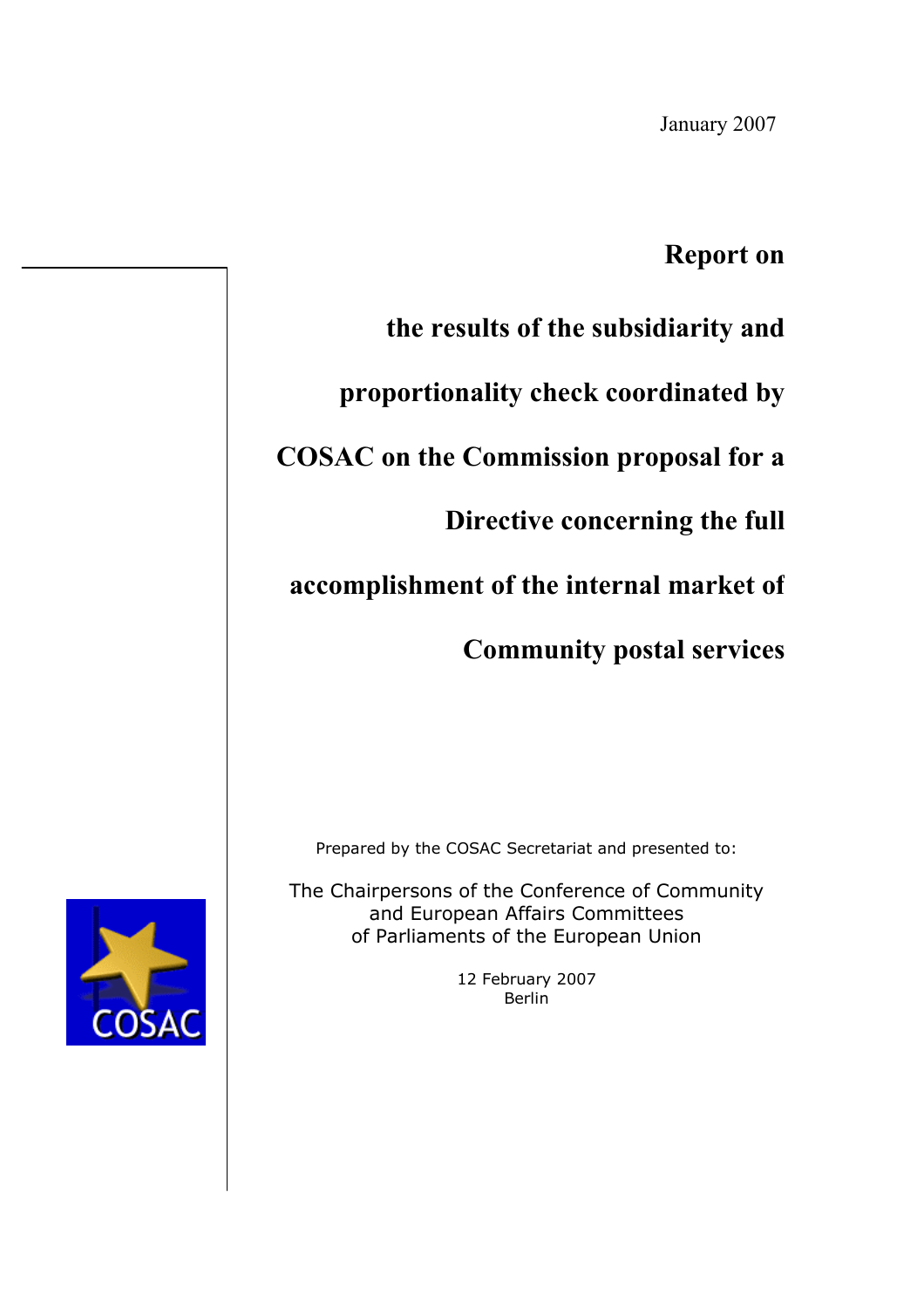### **Conference of Community and European Affairs Committees of Parliaments of the European Union**

### COSAC SECRETARIAT

ATR 01 K048, 2, rue d'Ardenne, B-1047 Brussels, Belgium E-Mail: [secretariat@cosac.eu](mailto:secretariat@cosac.eu) | Fax: +32 2 230 0234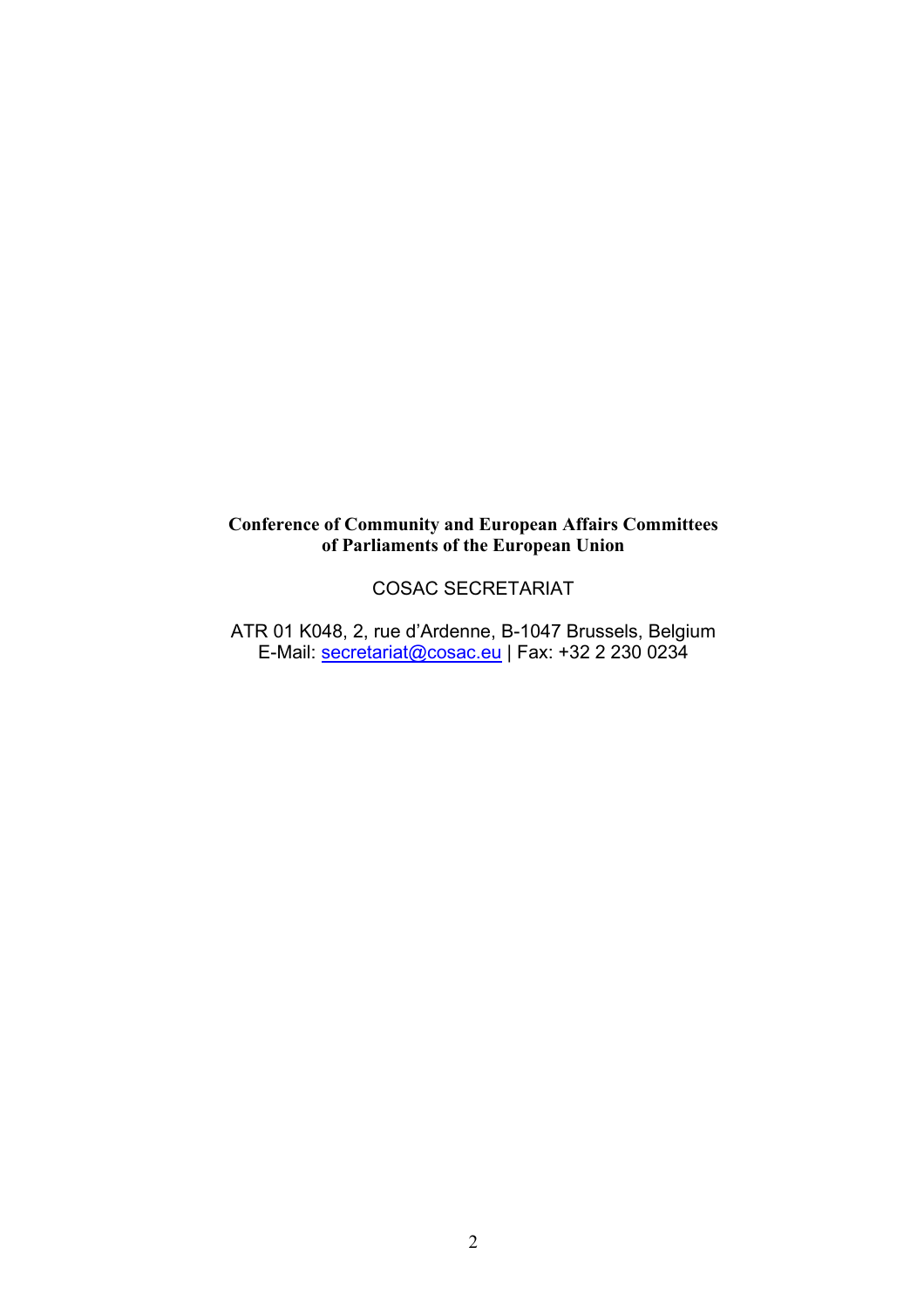## **1 Introduction**

This report has been prepared by the COSAC Secretariat in order to present the results of the second subsidiarity and proportionality check under the auspices of COSAC. It sums up the results of the scrutiny procedure in the parliaments that participated in the check and provides factual information on the procedures used and the experience gained. It is designed facilitate the exchange of views and best practices.

### **1.1 BACKGROUND**

The XXXIV COSAC in London in October 2005 agreed in paragraph four of the Contribution that:

"Those national parliaments which wish to participate shall conduct a subsidiarity and proportionality check on a forthcoming EU legislative proposal or proposals, developing their existing scrutiny role as recognised in the Protocol on the Role of National Parliaments attached to the Treaty of Amsterdam, allowing them to test their systems for reaching decisions on subsidiarity and proportionality, enabling an assessment of the justifications presented by the Commission and stressing to the Commission national parliaments' role in relation to subsidiarity."

COSAC announced in paragraph two of the Conclusions of the same meeting that:

"The XXXIV COSAC, recalling the existing scrutiny role of national parliaments, the provisions on subsidiarity in the Amsterdam Treaty and the fact that the Protocol on the Role of National Parliaments gives COSAC a role specifically in relation to subsidiarity, decided to encourage national parliaments to conduct a subsidiarity and proportionality check on a forthcoming EU legislative proposal or proposals. The check should be carried out with due respect for national parliaments´ internal work programmes, legal frameworks and traditions. COSAC agreed that, for those national parliaments which wish to participate, the check should operate as follows:

i. "Within two weeks after the examination by national parliaments of the European Commission's annual work programme, as envisaged in the initiative "Raising European Awareness", participating national parliaments should inform the COSAC Presidency of the proposals they wish to be subject to the subsidiarity and proportionality check; they may also make additional proposals at any time; the Presidential Troika should designate the most frequently mentioned proposals to be subject to the check; the list will be distributed to the national parliaments and the European Parliament;

ii. "the IPEX database should, if possible, be used in connection with the subsidiarity and proportionality check;

iii. "participating national parliaments should seek to complete their scrutiny within a sixweek period;

iv. "the six-week period should begin when the proposal has been published in all languages;

v. "participating national parliaments or chambers should send any comments on subsidiarity or proportionality directly to the Commission, the European Parliament and the Council within the six-week period, copying those comments to the COSAC Presidency; and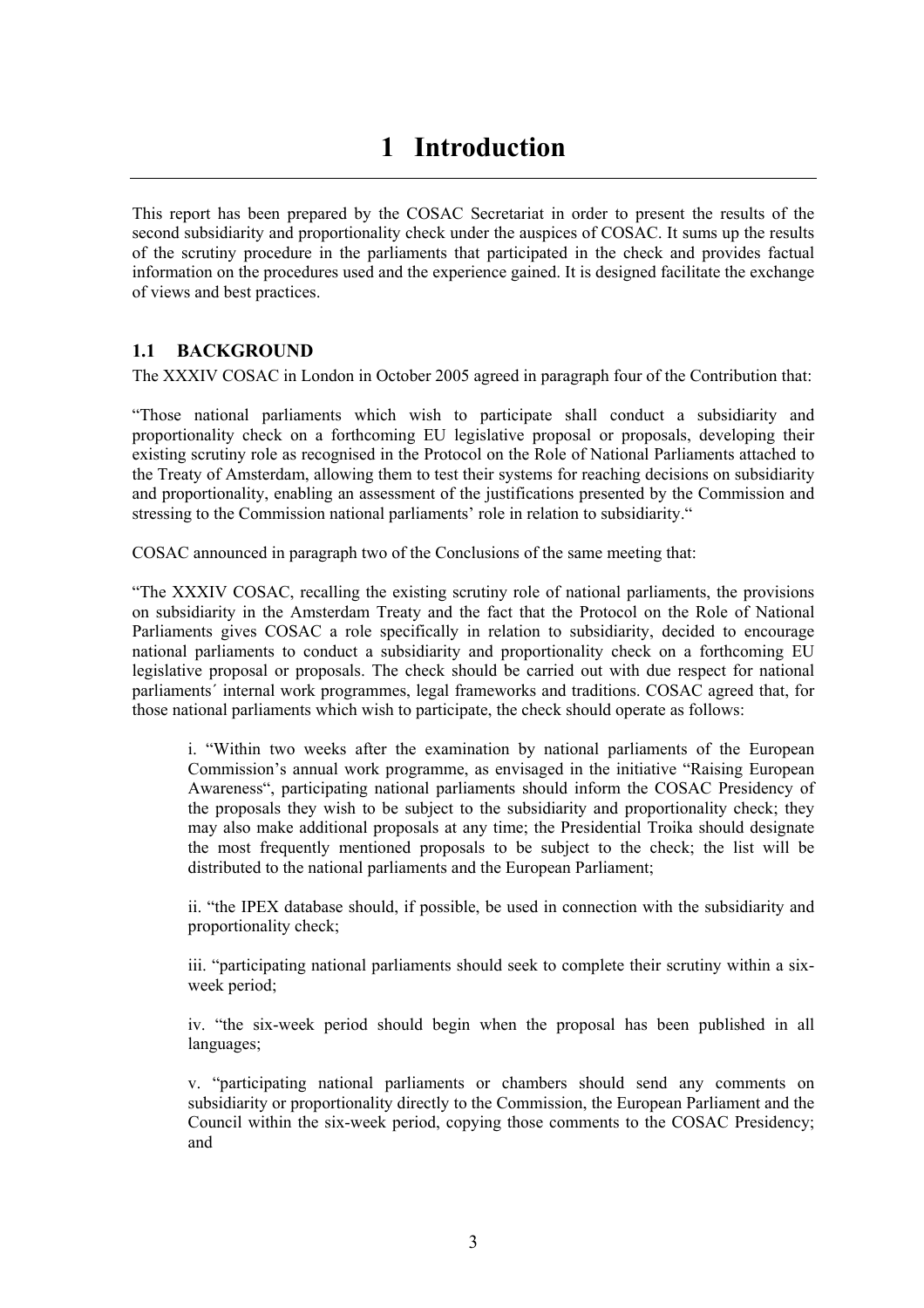vi. "it would be helpful if national parliaments could indicate clearly whether their comments relate to subsidiarity or proportionality."

According to paragraph 2(i) of the COSAC Conclusions cited above, national parliaments who wished to participate in the subsidiarity and proportionality were asked to inform the COSAC Presidency of the proposals they wished to be subject to the check by 30 December 2005. The Austrian Presidency received written proposals from 18 national parliaments or parliamentary chambers from 14 Member States.

Based on the proposals from these national parliaments, the COSAC chairpersons, meeting on 20 February 2006 in Vienna, agreed to carry out a subsidiarity and proportionality check on the two most frequently-mentioned legislative proposals, which in this case were:

- Proposal for a Regulation on the applicable law and jurisdiction in divorce matters; and
- Proposal for the full accomplishment of the Internal Market for Postal Services.

This report relates to the subsidiarity and proportionality check of the second proposal with regard to postal services, (COM(2006) 594 final of 18 October 2006. The proposal does not alter the main provisions of the existing legislation on postal services, including the obligation to ensure universal service provision to citizens. The main change is the removal of the concept of 'reserved areas' to which Member States can restrict access to certain operators. In effect, this confirms 2009 as the date from which the internal market for postal services is to be completed.

### **1.2 PARTICIPATION**

 $\overline{a}$ 

The subsidiarity and proportionality check of the Commission proposal for a Directive of the European Parliament and of the Council amending Directive 97/67/EC concerning the full accomplishment of the internal market of Community postal services (COM (2006)594) was launched on 31 October 2006 with the aim of completing it by 11 December 2006. This schedule, as outlined in an *aide mémoire* of the COSAC Secretariat,<sup>1</sup> reflected the fact that the proposal was on the Council agenda on the 11 December 2006 for a presentation by the Commission and preliminary exchange of view of the ministers. The launch date was based on the early information by the Commission that all languages versions would be available by the end of October. The proposal was adopted by the Commission on the 18 October and should all language versions been available on the 31 October it would have left six weeks for national parliaments to complete their check. However, the translation into the nine new languages was finished only by 6 November, which left five weeks to complete scrutiny for those parliaments.

By the agreed deadline - 11 December 2006 - 10 parliamentary chambers from 9 Member States<sup>2</sup> had concluded the check and sent a report to the secretariat answering questions contained in the COSAC Secretariat´s *aide mémoire*. By end of January 2007, a total of 27 parliaments from 21 Member States had concluded the check.<sup>3</sup> In some parliaments the check is still on-going and some other parliaments decided not to participate. The IPEX database was used by 20 of the participating parliamentary chambers from 16 Member States.

All participating parliaments sent a report to the COSAC secretariat summarising how they conducted the subsidiarity and proportionality check and setting out lessons learned during the

<sup>1</sup> http://www.cosac.eu/en/info/earlywarning/postal/documents

<sup>2</sup> The Czech Senate, the Estonian *Riigikogu*, the Finnish *Eduskunta*, the French *Assemblée nationale* and *Sénat*, the Hungarian National Assembly, the Polish Senate, the Portuguese *Assembleia da Republica*, the UK House of Commons and (jointly) the Houses of Parliament of the Netherlands.

<sup>&</sup>lt;sup>3</sup> The secretariat received information from the Austrian Federal Council, the Belgian Chamber of Deputies and the Senate, the parliament of Cyprus, the Czech Chamber of Deputies, the Danish *Folketinget*, the German *Bundestag* and *Bundesrat*, the Parliament of Greece, *Saiema* of the Republic of Latvia, *Seimas* of the Republic of LLithuania, the Luxembourg *Chambre des Députés*, the Polish *Sejm* and Senate, the Slovenian National Council and the National Assembly, The Swedish *Riksdagen* and the UK House of Lords.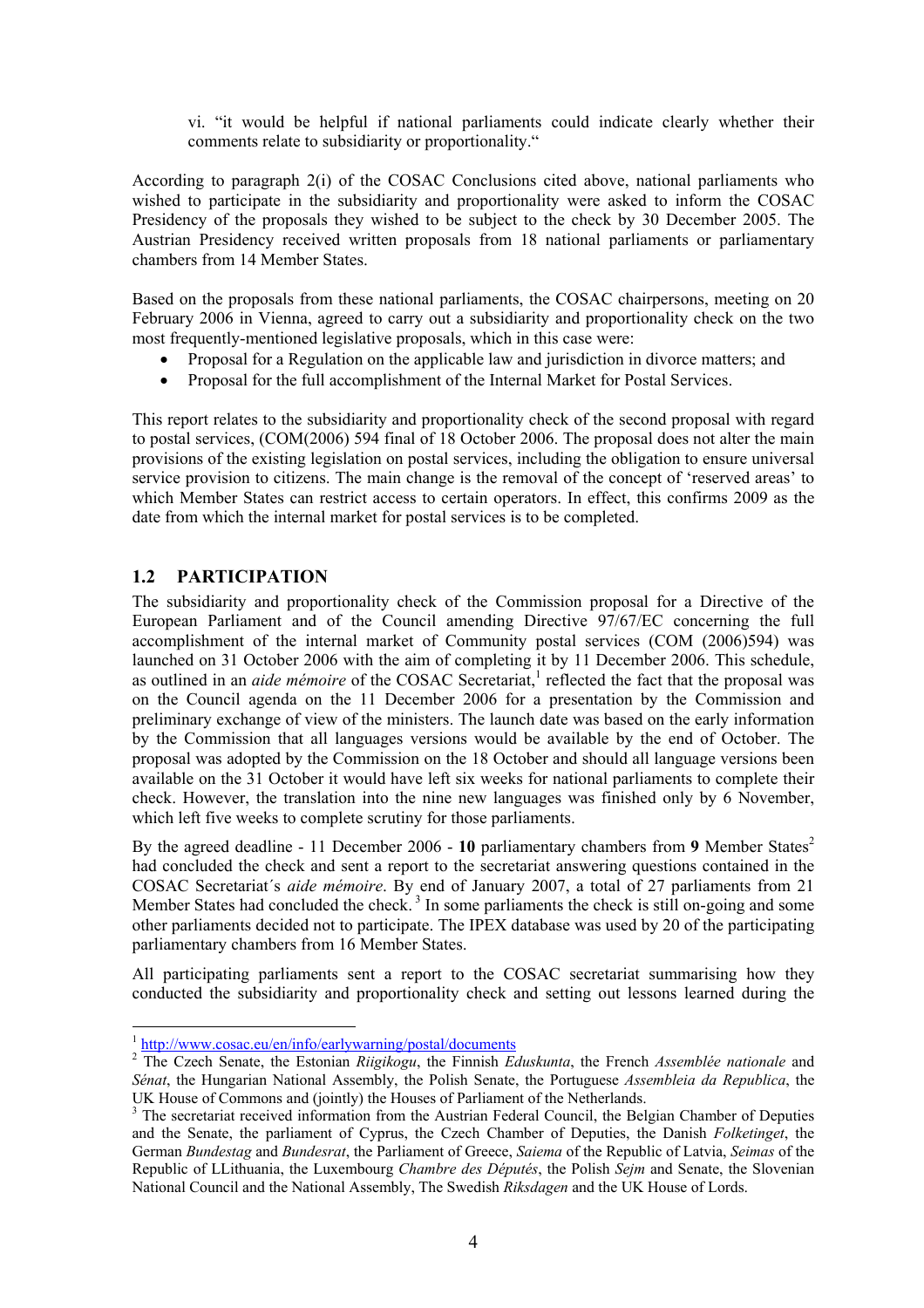experiment. As requested, the COSAC secretariat has, on the basis of these replies from the national parliaments, compiled this report in order to facilitate an exchange of views and best practices between national delegations at the COSAC chairpersons' meeting on 12 February 2007 in Berlin.

#### **The complete replies of the participating parliaments including the reasoned opinions are compiled in the Annex, which is printed as a separate document.**

#### **1.3 PROCEDURES APPLIED**

European Affairs Committees were involved in the check in 22 of the 26 participating parliamentary chambers. In 14 cases, sectoral committees participated in the examination of the proposal.in addition to EU affairs committees. In Luxembourg, Sweden and in the Belgian Chamber of Deputies, the check was conducted solely by sectoral committees without participation of the EU Affairs Committee.

The plenary was involved only in the Belgian Senate, German *Bundesrat* and in both Houses of Parliament of the Netherlands. The Parliament of Cyprus reported that the plenary was not involved this time, but that it might be in the future. The Portuguese Parliament stated a lack of time as the reason why the plenary was not involved and the Hungarian Parliament explained that the plenary would be involved only if a breach of the principle of subsidiarity was found by the EU Affairs Committee.

Governments were involved in the process in all of the participating parliamentary chambers, either by providing written information in form of explanatory memoranda and/or by giving oral evidence to the committees scrutinising the proposal.

Regional parliaments or assemblies were consulted only in the United Kingdom where the House of Lords notified the Scottish Parliament and the Welsh Assembly on the level of officials. In Member States with regional parliaments with legislative powers the subject was considered not to be within the remit of the regional parliaments. The German Bundesrat did not involve regional parliaments as it is of the opinion that this lies within the responsibility of *Länder* governments.

In the case of bicameral parliaments, the two chambers cooperated formally only in Slovenia and the Netherlands. In some other bicameral parliaments cooperation consisted of an informal exchange of information between the officials.

In Denmark, Hungary, Luxembourg, the Netherlands and the Belgian Senate, the procedure applied for the subsidiarity and proportionality check was consistent with measures envisaged to implement the subsidiarity early warning mechanism under the Constitutional Treaty. In other parliaments the check was conducted either following the normal scrutiny mechanism or the applicable procedure has not formally been decided. In several parliaments the COSAC subsidiarity and proportionality checks are used to test existing internal procedures or procedures that could be used in the future.

## **2 Results of the Check**

#### **2.1 THE SUBSIDIARITY PRINCIPLE**

The Chamber of Deputies of Luxembourg was the only parliament to find the commission proposal in breach of the subsidiarity principle. According to the Committee of Public Service, Administrative Reform, Media and Communications which was responsible for the check, the objectives of the directive can be attained more efficiently by national means. The Committee points out that the study conducted by PriceWaterHouseCoopers, "*The Impact on the Universal Service of the Full Market Accomplishment of the Postal Market in 2009*", on which the Commission proposal is based, underlined the specificity of the postal market in Luxembourg and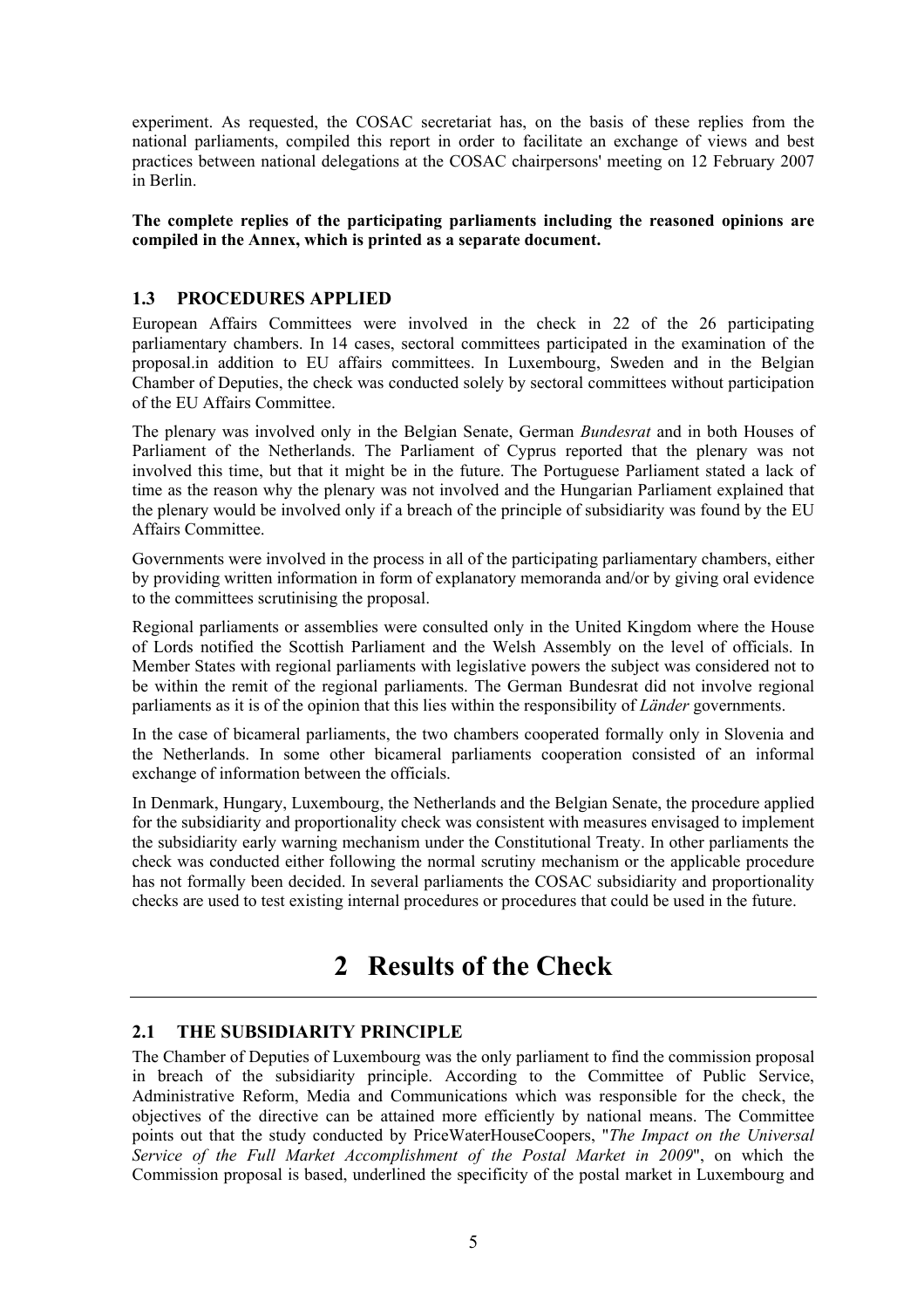predicted great difficulties following complete liberalisation of the market. The Committee regrets that the Commission had not considered these remarks. Furthermore, the Committee expresses doubts concerning the financing of the universal service and consequently whether its existence can be secured in the future. Finally, it calls the removal of "reserved areas" under of the current framework into question,even in the case of complete liberalisation.

The German *Bundesrat* questions the existence of a legal base for Art. 22 para. 1 of the proposal. This provision would oblige Member States to ensure consultation and cooperation between national regulatory authorities for the postal sector and national authorities entrusted with the implementation of competition law and consumer law. Without explicit reference to either the subsidiarity of the proportionality principle, the *Bundesrat* observes that these provisions of the proposed directive lack cross-border relevance and expresses doubts regarding their necessity. Similar reservations apply to Art. 22 para. 3; according to this provision, in case of an appreal, a decision of the national regulatory authority shall stand until the appeal body has taken its decision. The Portuguese Parliament considered that the explanatory memorandum should have stated more details concerning the legal base for the adoption of the proposed directive.

A number of parliamentary chambers illustrate their reasoning for clearing the Commission proposal with regard to subsidiarity. The Hungarian National Assembly detects a meaningful connection between the proposed actions and Community objectives. The proposal is seen to recognise the Community/cross-border scope of the problem and underlines the added value of legislation on a European level or the inadequacy of purely national legislation. The Portuguese parliament recognises that the goal of the proposal, the accomplishment of the internal market for Postal Services, can be attained better on the Community level. Similarly, both Houses of the UK Parliament do not see real subsidiarity implications, in particular since the proposal did not break new ground as compared with the existing Directives on Postal Services 97/67/EC and 2002/39/EC. In addition, it is underlined that the Commission has in a number of areas proposed a less prescriptive approach than before.

#### **2.1.1 Justification with regard to the subsidiarity principle**

Five parliamentary chambers found the Commission justifications inadequate. The Luxembourg Chamber of Deputies and the French Senate point that the Commission makes little effort to justify its proposal with regard to subsidiarity principle. The Hungarian National Assembly criticises that the relevant part of the Explanatory Memorandum is limited to the statement that the proposal is not in breach of the subsidiarity principle. The Portuguese parliament would have found useful if the explanatory note could go into the existing legal bases for the adoption of the directive in greater detail. The Lithuanian *Seimas* argues that the explanatory note provided by the Commission does not clearly state how the liberalisation of the postal services, i.e. the abolition of the reserved area will add up to the smooth functioning of the internal market

#### **2.2 THE PROPORTIONALITY PRINCIPLE**

Seven parliamentary chambers found a breach of the principle of proportionality or expressed reservations in this regard. The Belgian Senate suggests a breach of the proportionality principle unless certain conditions are met. According to the Senate, the European Commission must show that the removal of the reserved area for mail weighing less than 50 grams would not weaken postal operators providing universal service and demonstrate that the methods of financing mentioned in the proposal would indeed allow the quality of the service to be maintained.

In the Belgian Chamber of Deputies, the Committee of Infrastructure, Communications and the Public Enterprises expresses reservations with regard to the proportionality principle. The Committee has asked the European Commission to show that the abolition of the reserved areas can be implemented without causing damage in those Member States that currently maintain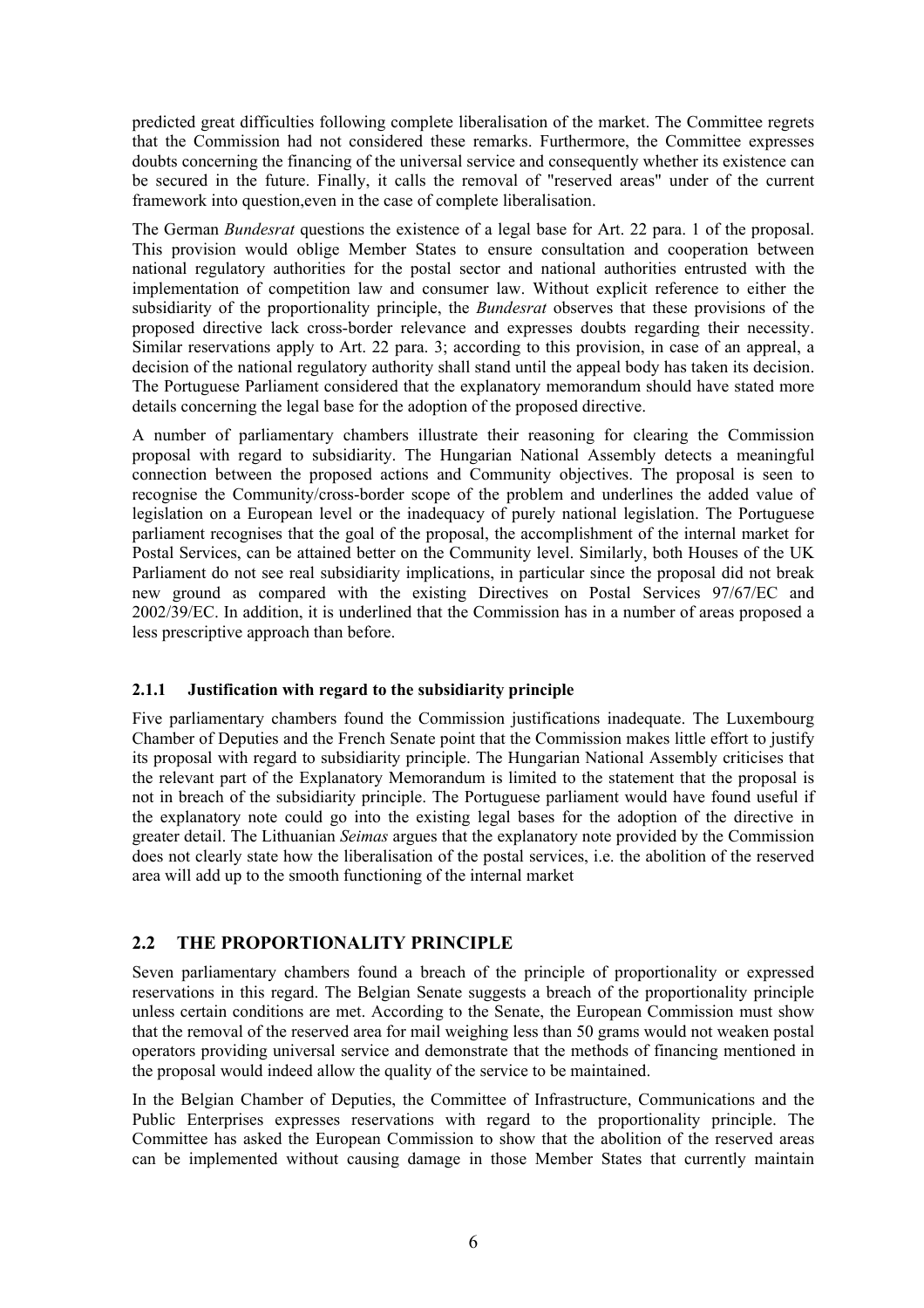reserved areas and to analyse the effects of this measure upon the universal service operators and the universal service itself.

Expressing a similar reserve, the French National Assembly calls on the European Commission to demonstrate that the abolition of the reserved area would not weaken postal operators providing universal service and establish that the alternative methods of financing mentioned in the proposal would allow a quality and proximity service to be upheld. Furthermore, it requests the Commission to provide convincing examples of a successful liberalisation of the postal sector stating that geographic and demographic conditions as well as the definition of universal service may vary in each country which in turn may influence the cost of this service. The French Senate argues that the proportionality principle can only be considered respected if the Commission can prove that the financing of the universal service can be assured by other means than maintining a reserved sector.

The Greek parliament doubts that the maintenance of the universal service and its quality – which is one of the objectives of the proposal – can be ensured by the proposed financing means that would replace the current reserved area for mail under 50 grams.

The parliament of Luxembourg considers the freedom left to Members States with regard to financing the universal service as insufficient. By removing the possibility to finance the universal service though a reserved area, the proposed directive would exceed the necessary means to attain the objective. The credibility, efficiency and transparency of the different types of financing the universal service are called into question. It is felt that the procedures necessary for the implementation of this new type of financing would create more bureaucracy than the existing reserved areas. According to the competent committee, there is no formula that would be more suitable, credible reliable and cost-effective that the current reserved area; the proposed alternatives are not sufficient. It is regarded a inconsistent to suggest the preservation of a universal service by Member States and at the same time prohibit the maintenance of the reserved area. According to Luxemburg, the directive would respect the proportionality principle only if an effective way to guarantee the financing of the universal service is allowed.

The Irish parliament notes that at this stage the proposals' conformity with the principle of proportionality remains to be proved. In particular, a definitive conclusion in this regard would require the conclusions of national consultation process.

In contrast to this, the Hungarian National Assembly considers the legal measures to be taken by the community level not as intrusive, because the proposal mainly concentrates on principles and provides the Member States with a wide range of policy options. The individual elements of the proposal such as the abolition of the reserved area are not seen to be disproportionate. The Portuguese parliament notes that the proposal respects the principle of proportionality arguing that both its content and the legislative measure proposed leave the decision on the form and means to achieve the intended objectives to the national level.

#### **2.2.1 Justification with regard to the proportionality principle**

Six parliamentary chambers pointed out at least some doubts concerning arguments justifying the proposal in terms of proportionality. The Belgian Chamber of deputies, the Belgian Senate, The French National Assembly and the French Senate were not convinced by the argumentation of the Commission, even if the French Senate notes that Commission made a real effort to justify the proportionality dimension of its proposal, but its argumentation was not completely convincing. Hungary notes that the relevant part of the explanatory memorandum (2.1.2.) is not extensive, but touches upon the most important questions in this field. The Luxembourg Chamber of Deputies sees little effort to justify the proposal from the point of view of the proportionality principle by the **Commission** 

Both Chambers of the Parliament of the Netherlands note that the European Commission is seeking to strike a balance between two aims of the proposed Directive, namely completion of the internal market in postal services on one hand and guaranteeing a universal postal service on the other. It is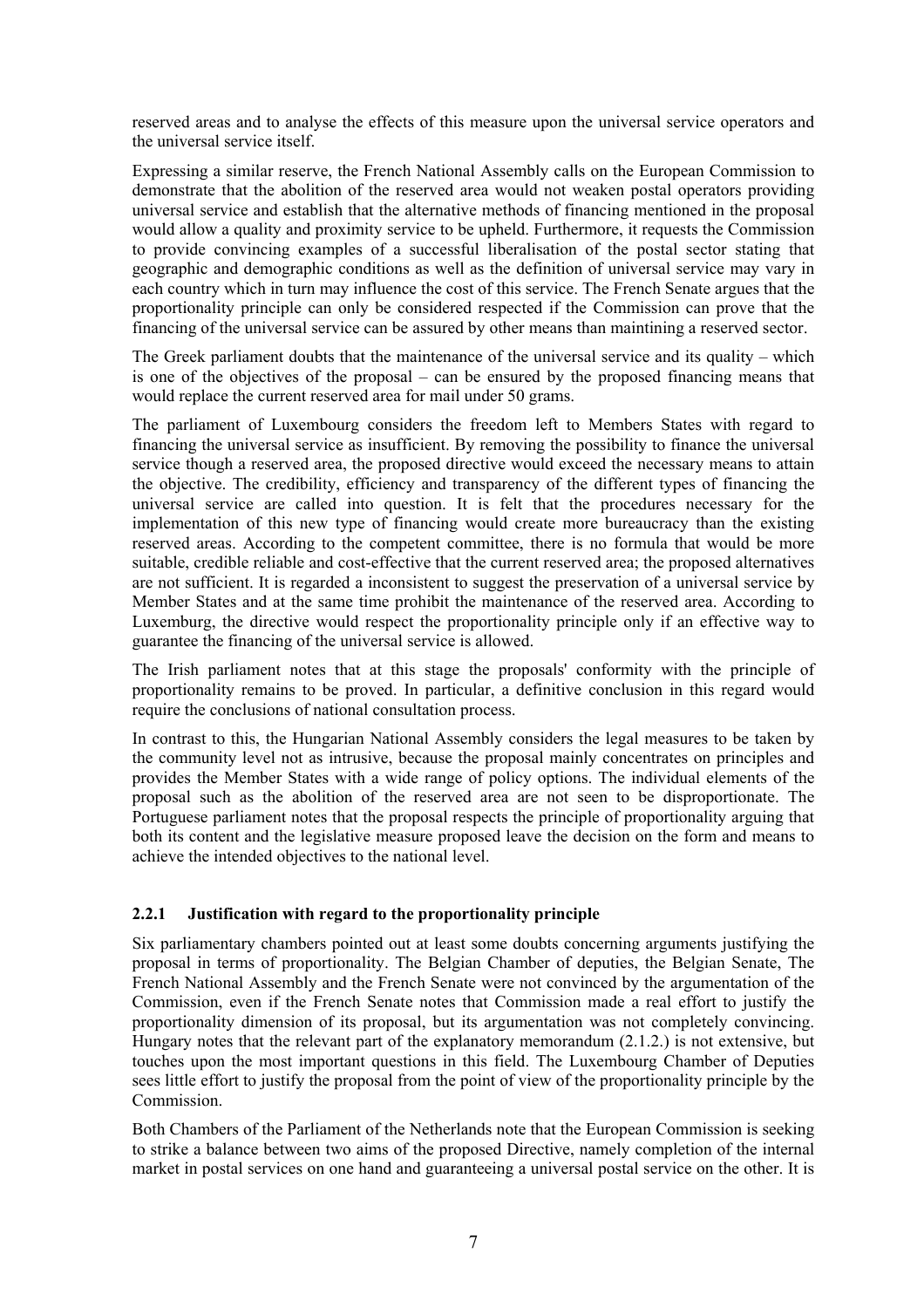demanded that this balance be maintained during the negotiations on the proposed Directive. The two Chambers announce that they will closely monitor the negotiations at European level and, if desired, consult with the Dutch Government on the chosen approach and the course of the negotiating process. It is intended to take the present proposal into consideration whan drafting national legislation for the full liberalisation of the postal market and the guarantee of the universal postal service.

### **2.3 DIFFICULTIES ENCOUNTERED WHILE CONDUCTING THE CHECK**

#### **2.3.1 Six-week time limit**

Six parliamentary chambers noted that the time frame available for national parliaments was too short to conduct a subsidiarity and proportionality check following the normal parliamentary procedure. Some parliaments stated the delay of six days before receiving a version in their own national language as the main problem in respecting the time limit. Quite a few noted also problems within their respective parliament and the way it can react in timely manner. Some parliaments have used the current checks to test their respective scrutiny systems in order to identify the possible areas of improvement.

#### **2.3.2 Lack of interparliamentary cooperation**

Some national parliaments reported that it was difficult to find about the position adopted by other national parliaments at the time their committees were considering the proposal. Information from other national parliaments was often not available.

The Houses of Parliament of the Netherlands reported that during the scrutiny procedure, only couple of parliaments provided information on the progress of the check on the IPEX-website. It is emphasised that the use of IPEX is of utmost importance. The French National Assembly underlined that the short deadline necessitates that all parliaments post their findings immediately on the IPEX website. Symbols or icons are not deemed sufficient to indicate the substance of the scrutiny. The Swedish parliament reports some language related problems when using IPEX, which was solved through personal contacts with officials in the relevant parliaments.

The Estonian *Riigikogu* notes that the subsidiarity and proportionality checks coordinated by COSAC work well, although the possibility to submit common positions should be more readily employed. In addition, there should be a regular exchange of information regarding those additional subsidiarity checks conducted by national parliaments that are not coordinated by COSAC. The exchange of information should preferably take place through the IPEX website. The *Riigikogu* reports that some information exchange took place between the civil servants of the respective chambers by e-mail. In order to facilitate access to information, national parliaments should strive to provide English translations of their opinions on the IPEX website in those cases where they have found a breach of the subsidiarity principle. It is suggested that the COSAC secretariat should compile annual summaries on the subsidiarity checks conducted by national parliaments. During the subsidiarity and proportionality checks in the *Riigikogu*, the standing committees have only been involved in the process by giving their opinion to the European Union Affairs Committee. In order to make the subsidiarity and proportionality checks more efficient, the standing committees could be encouraged to exchange information with their colleagues from respective committees in other parliaments.

## **3 Summary and Conclusions**

The second subsidiarity and proportionality check coordinated by COSAC concerned a proposal for a directive aimed at the full liberalisation of the postal market within the EU. To this end, the proposed directive foresees the abolition of the remaining "reserved area" for postal services,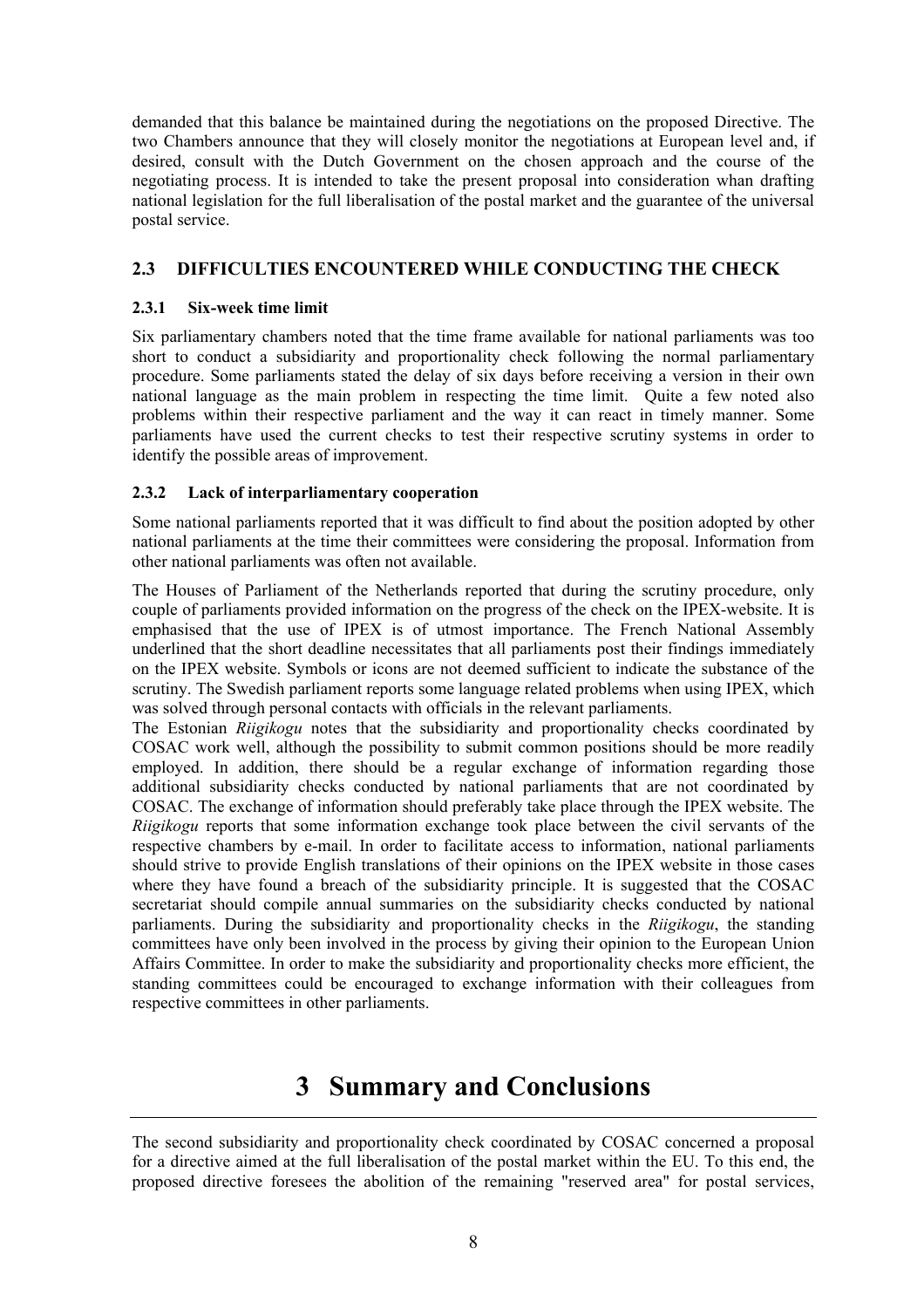namely letters weighing less than 50 grams, while at the same time allowing Member States to choose from a number of options for financing and thus guaranteeing an affordable and reliable universal service.

National parliaments were called upon to scrutinize the proposal with regard to the principles of subsidiarity and proportionality and send their remarks to the European Commission, the Council of Ministers an the European Parliament within a time frame of six weeks.

Participation in this joint exercise was considerable: 26 parliamentary chambers from 20 Member States took part and informed the EU Institutions as well as the COSAC secretariat about the results of their scrutiny procedure. However, only 10 parliamentary chambers from 9 Member States were able to send their results within six weeks.

The overwhelming majority of parliaments found no violation of either the principle of subsidiarity or the principle of proportionality in the proposed directive. The Luxembourg Chamber of Deputies was the only parliament to find the proposal in breach of the subsidiarity principle. It stated that the European Commission had not sufficiently taken into account the specificities of the postal market in Luxembourg. The German Bundesrat does not find subsidiarity breach as such, but expressed concern regarding one particular provision of the directive. Some parliamentary chambers criticised the rather short reasoning provided by the European Commission with regard to the legal base of the directive and subsidiarity.

However, seven parliamentary chambers found a breach of the proportionality principle or expressed reservations in this regard; six criticised the justification of the proposal concerning proportionality. These parliaments were not convinced that the reserved area could be abolished without calling the funding and quality of the universal service currently provided by postal operators into question. They also expressed doubts with regard to the feasibility and practicability of the financing modes suggested to Member States.

The outcome of this second check coordinated by COSAC suggests that still only a limited number of national parliaments is currently in a position to conduct a scrutiny procedure with regard to subsidiarity and proportionality within the six weeks that must elapse between a legislative proposal being made available in all languages and the date when it is placed on a Council agenda for decision.

The results also indicate that national parliaments seem to understand the possible scope for reservations with regard to proportionality as wider than that of the subsidiarity principle. Many of the doubts expressed by national parliaments centered around the political core of the proposed directive, calling one of its very goals - the full liberalisation of the market for postal services - into question. This would appear to stand in some contrast with the rather narrow definition and guidelines stipulated in the "Protocol on the application of the principles of subsidiarity and proportionality" attached to the Amsterdam Treaty. Many of the comments made by national parliaments illustrate that the questions raised are arguably better suited for a comprehensive scrutiny procedure on the national level which provides the appropriate framework for debate and action. It should also be noted that the Constitutional Treaty does not offer remedies against breaches of proportionality as it does for breaches of subsidiarity.

A twofold conclusion can be drawn: **In order to make full use of the parliamentary scrutiny with regard to the principles of subsidiarity and proportionality, parliaments should on the one hand develop a common understanding of the said principles. On the other hand, national parliaments should seek not to limit themselves to the subsidiarity issue where they feel that a contribution to the substance of the proposal is warranted.**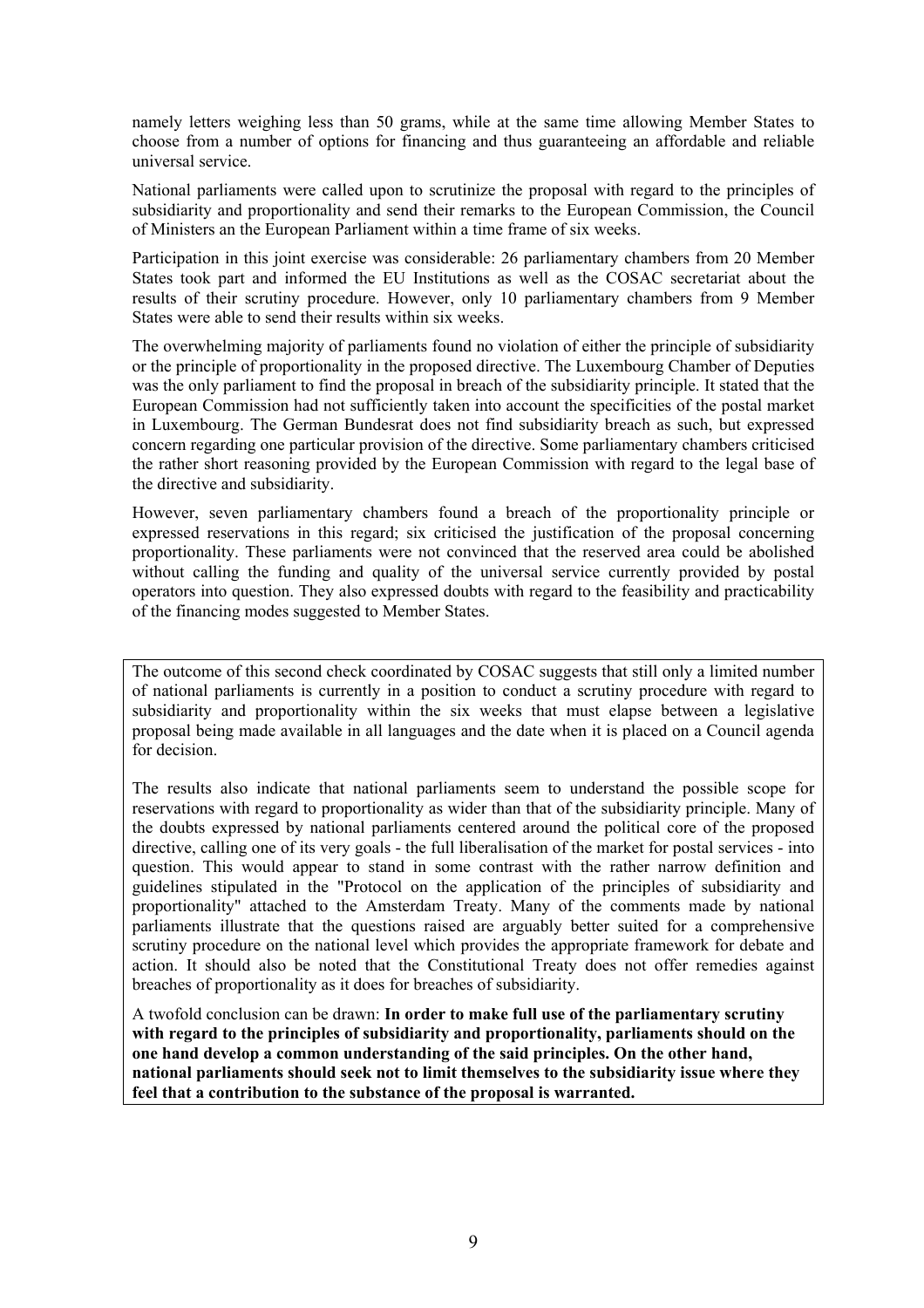|  | Table 1: Participation in the subsidiarity and proportionality check |
|--|----------------------------------------------------------------------|
|--|----------------------------------------------------------------------|

| <b>Chambers</b>                                      | <b>Parliamentary</b><br><b>Committees</b><br>involved?                                                                                                                        | <b>Plenary</b><br>involved?                                                                                                                                                                            | <b>Other</b><br>administrative<br><b>services</b>                                                                                                                            | <b>Procedure of examination?</b>                                                                                                                                                                                                                                                                                                                                                                                                                                                                                                                                                                                                                                                                                                                                                                                                             |
|------------------------------------------------------|-------------------------------------------------------------------------------------------------------------------------------------------------------------------------------|--------------------------------------------------------------------------------------------------------------------------------------------------------------------------------------------------------|------------------------------------------------------------------------------------------------------------------------------------------------------------------------------|----------------------------------------------------------------------------------------------------------------------------------------------------------------------------------------------------------------------------------------------------------------------------------------------------------------------------------------------------------------------------------------------------------------------------------------------------------------------------------------------------------------------------------------------------------------------------------------------------------------------------------------------------------------------------------------------------------------------------------------------------------------------------------------------------------------------------------------------|
|                                                      |                                                                                                                                                                               |                                                                                                                                                                                                        | involved?                                                                                                                                                                    |                                                                                                                                                                                                                                                                                                                                                                                                                                                                                                                                                                                                                                                                                                                                                                                                                                              |
| Austria                                              | The EAC of the<br><b>Federal Council</b>                                                                                                                                      | No                                                                                                                                                                                                     | The EU-<br>and<br>International<br>Service provided<br>for expertise on<br>the proposal.                                                                                     | On 3.11.2006 the EU- and International Service of the<br>Parliamentary Administration sent out a written expertise on<br>the proposal to the Presidents of the National Council and<br>the Federal Council; On 1.12. the subsidiarity and<br>proportionality check was put on the agenda of the EAC of<br>the Federal Council for its session of 12.12.; On 12.12. a<br>session of the EAC was held where the EAC adopted a<br>statement on the conformity of the proposal with the<br>principles of subsidiarity and proportionality.                                                                                                                                                                                                                                                                                                       |
| <b>Belgium</b><br>- Chamber of<br>Deputies           | committee<br>The<br>of infrastructure.<br>communications<br>and<br>public<br>enterprises                                                                                      | since<br>No.<br>the<br>Conference<br>οf<br>Presidents<br>decided<br>that<br>during<br>the<br>experimental<br>phase<br>the<br>opinion<br>on<br>subsidiarity<br>is<br>formulated<br>by<br>the committees | The<br>secretariat<br>of<br>European<br>questions were<br>associated with<br>the secretariat of<br>the<br>competent<br>committee                                             | Internal procedure: a) the commission proposal was referred<br>to the competent committee by the Conference of<br>Presidents. b) Examination of the proposal by the committee<br>by hearing of the experts and formulation of the opinion. c)<br>The opinion was sent to the European Commission by the<br>EU Affairs secretariat. External procedure: Communication<br>with other legislative assemblies in Belgium (see the Annex<br>1)                                                                                                                                                                                                                                                                                                                                                                                                    |
| <b>Belgium</b><br>- Senate                           | The Committee<br>on Finances and<br>Economic Affairs<br>and the EAC                                                                                                           | Yes                                                                                                                                                                                                    | service<br>Legal<br>concerning<br>the<br>competences of<br>Senate,<br>the<br>of the<br>service<br>committees. the<br>plenary service<br>and<br>the<br>translation<br>service | See the table illustrating the used procedure and the<br>involved services in the Annex                                                                                                                                                                                                                                                                                                                                                                                                                                                                                                                                                                                                                                                                                                                                                      |
| Cyprus                                               | The EAC                                                                                                                                                                       | Not this time, but<br>might<br>in<br>the<br>future<br>and/or<br>when<br>the<br>subsidiarity<br>control actually<br>enters into force                                                                   | The EU Affairs<br>Service                                                                                                                                                    | On 9.11.2006 the proposal, accompanied by material<br>concerning the principle of subsidiarity and proportionality<br>and the explanatory note of the COSAC Secretariat were<br>distributed to the EAC. Procedure was delayed because the<br>proposal was sent to the House in our language on 31.10.<br>At meeting 12.12. the EAC examined the proposal.<br>Representatives from the Ministry of Communications and<br>Works, the Legal Service of Cyprus and the Office of the<br>Commissioner of Telecommunications<br>and<br>Postal<br>Regulations were invited to take part in the meeting.                                                                                                                                                                                                                                             |
| Czech<br><b>Republic</b><br>- Chamber of<br>Deputies | The EAC                                                                                                                                                                       | No                                                                                                                                                                                                     | The<br>Parliamentary<br>Institute of the<br>Office<br>of<br>Chamber<br>of<br>Deputies<br>provided expert<br>assistance to the<br>EAC and to the<br>rapporteur.               | The procedure used for examination was the same as for<br>other important EU documents. The Government submitted<br>the proposal to the Chamber via the EAC on 26.10.2006.<br>The Government sent its preliminary position to the EAC by<br>means of the Information System for the Approximation of<br>Law on 22.11. The proposal was deliberated at the EAC<br>meeting on 14.12. After hearing the Government's<br>preliminary position was submitted by the Ministry of the<br>Informatics. Besides the Deputy Minister there were<br>representatives of the providers of postal services in the<br>meeting. The result of the deliberation was a Committee<br>resolution (see the annex). According to Article 109 (4) of<br>the Rules of Procedure, a resolution of the EAC is deemed<br>to be the position of the Chamber of Deputies. |
| Czech<br><b>Republic</b><br>- Senate                 | EAC.<br>The<br>Committee<br>on<br>economy,<br>agriculture<br>and<br>transport<br>has<br>been asked by<br>the EAC to give<br>its opinion to be<br>used in further<br>scrutiny. | No, as the first<br>opinion<br>issued<br>by the EAC does<br>not include a<br>position towards<br>the government.                                                                                       | The dossier was<br>prepared for the<br>Committee<br>hearing by the<br>relevant expert<br>staff<br>of<br>the<br>Senate (the EU<br>Unit).                                      | The EAC selected the proposal for scrutiny on 1.11. 2006.<br>The Czech version was available on 7.11.; Government<br>position was available on 10.11.; the EAC held first hearing<br>on 6.12, where the EAC assessed the proposal against the<br>principles of subsidiarity and proportionality and against the<br>position of the Government. Deliberations resulted in finding<br>conformity to the mentioned principles, however further<br>scrutiny will be needed and a sectoral committee needs to<br>be involved - the Committee on economy, agriculture and<br>transport was asked for opinion. The EAC also asked the<br>Government to submit a more thorough position. The<br>sectoral Committee will scrutinise the proposal earliest in<br>January 2007.                                                                         |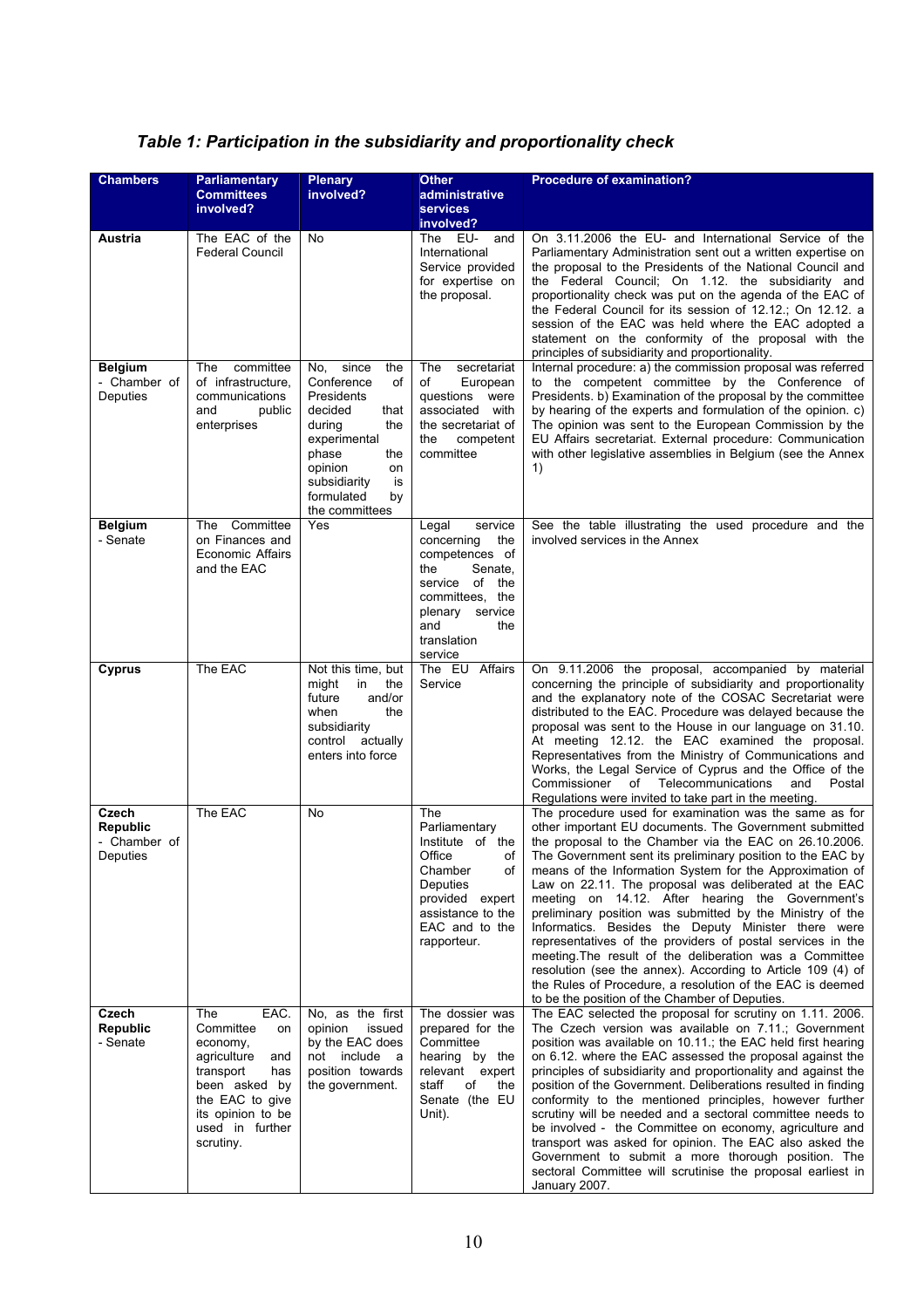| <b>Chambers</b>                         | <b>Parliamentary</b><br><b>Committees</b>                                                                                                                                      | <b>Plenary</b><br>involved?                                             | <b>Other</b><br>administrative                                                                                                                          | <b>Procedure of examination?</b>                                                                                                                                                                                                                                                                                                                                                                                                                                                                                                                                                                                                                                                                                                                                                                                                                                                                                                              |
|-----------------------------------------|--------------------------------------------------------------------------------------------------------------------------------------------------------------------------------|-------------------------------------------------------------------------|---------------------------------------------------------------------------------------------------------------------------------------------------------|-----------------------------------------------------------------------------------------------------------------------------------------------------------------------------------------------------------------------------------------------------------------------------------------------------------------------------------------------------------------------------------------------------------------------------------------------------------------------------------------------------------------------------------------------------------------------------------------------------------------------------------------------------------------------------------------------------------------------------------------------------------------------------------------------------------------------------------------------------------------------------------------------------------------------------------------------|
|                                         | involved?                                                                                                                                                                      |                                                                         | <b>services</b><br>involved?                                                                                                                            |                                                                                                                                                                                                                                                                                                                                                                                                                                                                                                                                                                                                                                                                                                                                                                                                                                                                                                                                               |
| <b>Denmark</b>                          | The EAC<br>and<br>the<br>Transport<br>Committee                                                                                                                                | No                                                                      | The secretariat<br>of the Transport<br>Committee                                                                                                        | On 13.11. 2006 the EAC asked the Transport Committee to<br>examine the proposal and to assess whether it adhered to<br>the principle of subsidiarity. The Minister (Transport and<br>Energy) was invited to give evidence at a joint expert<br>hearing on 9.1. 2007 organised by the EAC and the<br>Transport Committee. The majority of the EAC endorsed an<br>opinion concerning the proposal's compliance with the<br>subsidiarity principle. Two political parties disagreed with the<br>majority and expressed minority opinions                                                                                                                                                                                                                                                                                                                                                                                                         |
| <b>Estonia</b>                          | EAC<br>The<br>and<br>Economic<br>the<br>Affairs<br>Committee.                                                                                                                  | No                                                                      | translation<br>The<br>bureau of the<br>documentation<br>department                                                                                      | The EAC discussed the procedure at its sitting on<br>10.11.2006 and decided to forward the materials to the<br>Economic Affairs Committee and the Ministry of Economic<br>Affairs and Communications for an opinion. The Economic<br>Affairs Committee discussed the proposal 7.12. and<br>submitted its opinion to the EAC. The Ministry submitted its<br>opinion on 5.12. which was presented to the EAC 8.12. The<br>EAC discussed the proposal as well as the opinions on<br>8.12. and formed an opinion. The opinions of the EAC, the<br>Economic Affairs Committee and the Ministry of Economic<br>Affairs and Communications were translated into English by<br>the translation bureau. The EAC forwarded the translated<br>opinions to the Commission, European Parliament, Council<br>and COSAC Presidency on 11.12. Finally, the information<br>and opinions in Estonian and English were uploaded on the<br>IPEX website on 11.12. |
| <b>Finland</b>                          | The<br>Transport<br>and<br>Communications<br>Committee<br>(TCC) and the<br>Grand<br>Committee<br>$(=EAC)$                                                                      | No                                                                      | No                                                                                                                                                      | Received by the EAC and sent to Transport and<br>Communications Committee for examination on 25.10.2006.<br>Report of TCC delivered to the EAC on 21.11. Decision of<br>the EAC (approval of the TCC's Conclusions) 29.11.                                                                                                                                                                                                                                                                                                                                                                                                                                                                                                                                                                                                                                                                                                                    |
| <b>France</b><br>Assemblée<br>nationale | EAC<br>The<br>and<br>the<br>competent<br>committee                                                                                                                             | No                                                                      | Services of the<br>delegation of EU<br>affairs and the<br>services of the<br>committee of the<br>economic affairs.<br>environment and<br>the territory. | Within the EAC two rapporteurs (one from the majority, one<br>from the opposition) were designated to be in charge of<br>scrutiny of possible difficulties concerning the subsidiarity<br>and proportionality principles. Proposal was examined by<br>the EAC on 22.11.2006 The draft opinion of the EAC was<br>transferred to the committee of the Economic Affairs,<br>Environment and the Territory by the President of the<br>Assembly. That committee designated a rapporteur who<br>drafted a report which was presented on the 6.12. and the<br>opinion of the EAC was adopted without modifications.                                                                                                                                                                                                                                                                                                                                  |
| <b>France</b><br>- Sénat                | The EAC                                                                                                                                                                        | No                                                                      | No                                                                                                                                                      | The subsidiarity and proportionality check was carried out<br>by the EAC.                                                                                                                                                                                                                                                                                                                                                                                                                                                                                                                                                                                                                                                                                                                                                                                                                                                                     |
| Germany<br>- Bundestag                  | Committee<br>for<br>Economics<br>and<br>Technology,<br>Committee<br>for<br>Food, Agriculture<br>and Consumer<br>Protection,<br>Internal<br>Affairs<br>Committee and<br>the EAC | No                                                                      | No                                                                                                                                                      | The German Government formally transmitted the draft<br>directive to the Bundestag. The proposal was referred to the<br>Committee for Economics and Technology as the committee<br>responsible, and the Committee for Food, Agriculture and<br>Consumer Protection, the Internal Affairs Committee and<br>the EAC in an advisory capacity. The Committee for<br>Economics and Technology closed the deliberations on<br>17.1.2007, raising no objections with regard to the principles<br>of subsidiarity and proportionality. The EAC adopted an<br>advisory opinion, but equally raised no objections with<br>regard to the said principles. Consequently, according to the<br>Bundestag's Rules of Procedure for EU documents, the<br>parliamentary scrutiny procedure was closed without seizing<br>the plenary.                                                                                                                          |
| Germany<br>- Bundesrat                  | The EAC with<br>help<br>of<br>the<br>Committee<br>on<br>Legal Affairs and<br>Committee<br>the<br>Economic<br>on<br>Affairs.                                                    | Yes. The plenary<br>adopted an in its<br>meeting on 15<br>December 2006 | No                                                                                                                                                      | After the Bundesrat had received the proposal from the<br>Government on 2.11.2006 it was distributed to the<br>committee secretariats. In addition to the EAC the Secretary<br>General of the Bundesrat declared on behalf of the<br>President two sectoral committees responsible for the<br>deliberation. The Committee on Economic Affairs<br>deliberated the proposal in its session on 27.11.; in the<br>Committee on Legal Affairs the proposal was deliberated on<br>29.11. The EAC adopted a recommendation to the plenary<br>in its meeting on 1.12. Finally, the plenary voted an opinion<br>on the proposal in its session on 15.12. which will be<br>submitted to the Government.                                                                                                                                                                                                                                                 |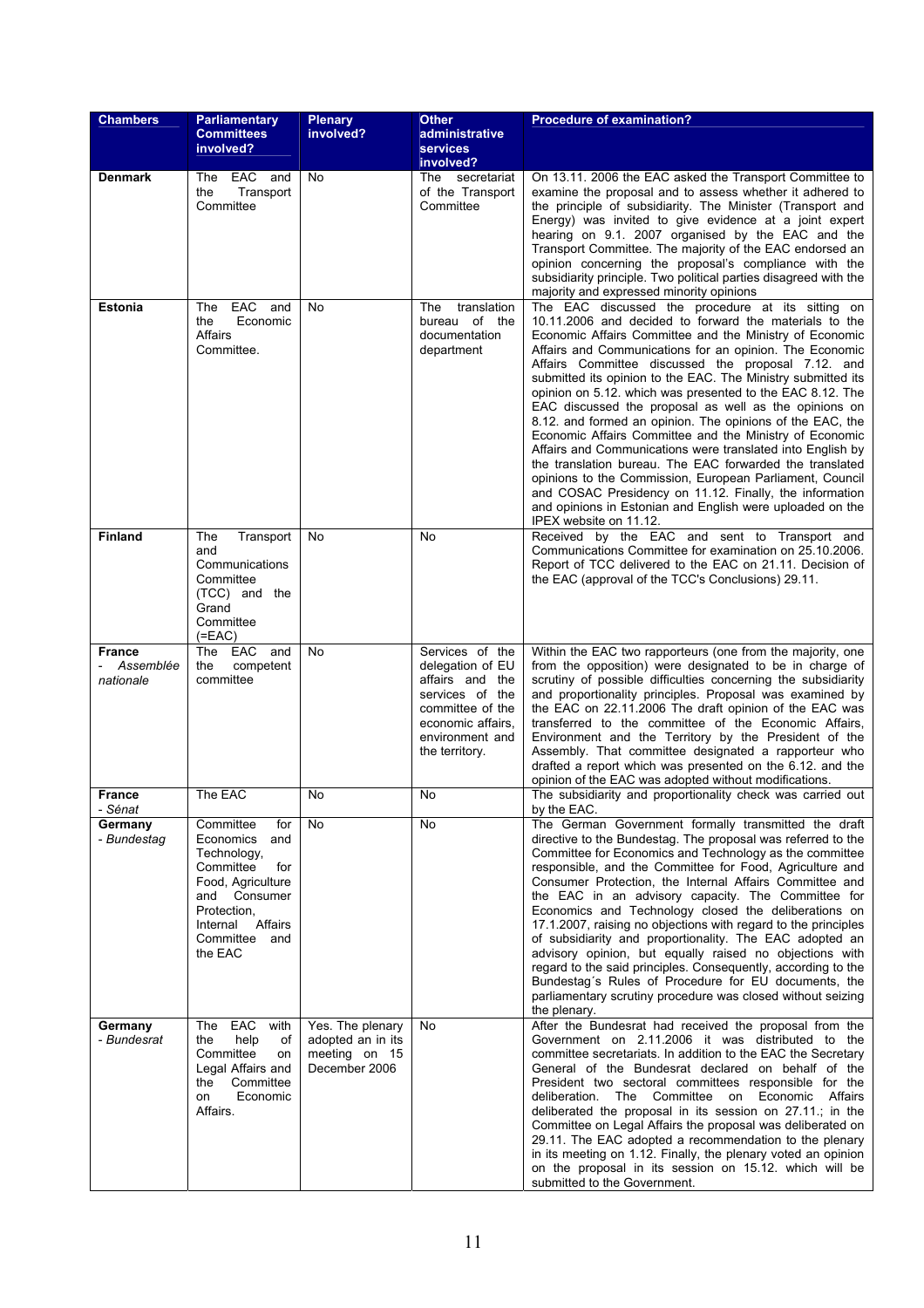| <b>Chambers</b>                                                                   | <b>Parliamentary</b>                                                                                                                                                                                                                                                             | <b>Plenary</b>                                                                                              | <b>Other</b>                                                                                                                   | Procedure of examination?                                                                                                                                                                                                                                                                                                                                                                                                                                                                                                                                                                                                                                                   |
|-----------------------------------------------------------------------------------|----------------------------------------------------------------------------------------------------------------------------------------------------------------------------------------------------------------------------------------------------------------------------------|-------------------------------------------------------------------------------------------------------------|--------------------------------------------------------------------------------------------------------------------------------|-----------------------------------------------------------------------------------------------------------------------------------------------------------------------------------------------------------------------------------------------------------------------------------------------------------------------------------------------------------------------------------------------------------------------------------------------------------------------------------------------------------------------------------------------------------------------------------------------------------------------------------------------------------------------------|
|                                                                                   | <b>Committees</b><br>involved?                                                                                                                                                                                                                                                   | involved?                                                                                                   | administrative                                                                                                                 |                                                                                                                                                                                                                                                                                                                                                                                                                                                                                                                                                                                                                                                                             |
|                                                                                   |                                                                                                                                                                                                                                                                                  |                                                                                                             | <b>services</b><br>involved?                                                                                                   |                                                                                                                                                                                                                                                                                                                                                                                                                                                                                                                                                                                                                                                                             |
| Greece                                                                            | The EAC<br>and<br>Standing<br>the<br>Committee<br>for<br><b>Social Affairs</b>                                                                                                                                                                                                   | No                                                                                                          | No                                                                                                                             | The EAC and the competent Standing Committee were<br>convened in a joint meeting on 12.1.2007. The debate was<br>introduced by rapporteurs who were designated by each of<br>the political groups. The meeting was also attended by<br>many MEPs, as well as by external actors (representatives<br>of the Ministry for Transports and Communications and<br>representatives of the state owned "Hellenic Post"<br>company). The Ministry had also provided an explanatory<br>memoranda, that were submitted to the rapporteurs, along<br>with the translated proposal, the summary of impact<br>assessment and the implementation report of the postal<br>directive 97/67. |
| Hungary                                                                           | The EAC                                                                                                                                                                                                                                                                          | the<br>since<br>No.<br>EAC did not find<br>a breach of the<br>principle<br>of<br>subsidiarity               | No                                                                                                                             | Upon the publication of the proposal, the Secretariat of the<br>EAC prepared an analysis of the legislative document. This<br>material facilitated the political debate in the Committee, and<br>was necessary given the fact that the Hungarian version of<br>the text was not available until the day of the Committee<br>meeting. At its meeting on 15.11. the EAC undertook an<br>examination of the proposal. After the discussion, the EAC<br>decided to launch a scrutiny procedure.                                                                                                                                                                                 |
| Ireland                                                                           | The EAC<br>and<br>the<br>Joint<br>Committee<br>on<br>Communications<br>Marine<br>and<br>Natural<br>Resources                                                                                                                                                                     | No                                                                                                          | Yes.<br>Legal<br>advice<br>was<br>available on the<br>principles<br>concerned                                                  | The Joint Committee on European Affairs, EU Scrutiny<br>Committee; referred for further scrutiny to the joint sectoral<br>committee (Joint Committee on Communications, Marine<br>and Natural Resources). For further details see the Annex.                                                                                                                                                                                                                                                                                                                                                                                                                                |
| <b>Italy</b><br>- Camera dei<br>Deputati                                          | <b>NO ANSWER</b>                                                                                                                                                                                                                                                                 |                                                                                                             |                                                                                                                                |                                                                                                                                                                                                                                                                                                                                                                                                                                                                                                                                                                                                                                                                             |
| Italy<br>- Senate                                                                 | <b>NO ANSWER</b>                                                                                                                                                                                                                                                                 |                                                                                                             |                                                                                                                                |                                                                                                                                                                                                                                                                                                                                                                                                                                                                                                                                                                                                                                                                             |
| Latvia                                                                            | The EAC (due to<br>the time limit no<br>chance<br>to<br>involve<br>other<br>committees)                                                                                                                                                                                          | No                                                                                                          | No                                                                                                                             | The Latvian translation of the proposal was received on<br>6.11.2006. On 10.11, the EAC transmitted the text to the<br>Latvian Ministry of Transport with a request to assess the<br>compatibility of the directive with the principles of<br>subsidiarity and proportionality. On 8.12. the EAC received<br>the opinion of the Ministry and on 20.12. the proposal was<br>examined by the EAC.                                                                                                                                                                                                                                                                             |
| Lithuania                                                                         | The EAC,<br>the<br>Committee<br>on<br>Economics<br>and<br>the Committee of<br>the Development<br>οf<br>Information<br>Society                                                                                                                                                    | No                                                                                                          | The<br>Law<br>Department<br>of<br>the Office of the<br>Seimas<br>submitted<br>an<br>opinion on the<br>subsidiarity             | 15.11. The EAC decided to ask the conclusions of the two<br>specialized committees. 29.11. the Law Department issued<br>its opinion: No breach of subsidiarity was found. 29.11. The<br>Ministry of Justice submitted its opinion to the EAC: No<br>breach. 12.12. The two specialized Committees held a<br>meeting, heard the opinion of the Lithuanian Post and<br>issued conclusions. 6.12. The EAC debated the issue at its<br>meeting. Representatives of the Ministry of Transport and<br>Communications submitted its opinion.                                                                                                                                       |
| Luxembourg                                                                        | committee<br>The<br>of Public service,<br>administrative<br>reform,<br>Media<br>and<br>Communications                                                                                                                                                                            | No                                                                                                          | The<br>secretariat<br>committee,<br>of<br>the<br>qeneral<br>secretariat<br>and<br>the service of<br>international<br>relations | At first the committee of the Economy, Energy, Post and<br>Sports was convoked by the Conference of presidents of the<br>Luxembourg Chamber of Deputies. After the committee<br>declared itself not to be the competent body in this particular<br>matter, the scrutiny was conducted by the Committee of<br>Public Service, Administrative Reform,<br>Media<br>and<br>Communications                                                                                                                                                                                                                                                                                       |
| Malta<br><b>Netherlands</b><br>- Senate and<br>House<br>οf<br>Representativ<br>es | <b>NO ANSWER</b><br>Temporary<br>committee<br>on<br>subsidiarity<br>$(TCS)$ ,<br>The<br>Standing<br>committee<br>on<br><b>Economic Affairs</b><br>(Senate)<br>The<br>standing<br>committee<br>on<br><b>Economic Affairs</b><br>οf<br>(House<br>Representatives)<br>was informed. | Both the plenary<br>of the Senate<br>and the plenary<br>of the House of<br>Representatives<br>were involved | Staff<br>of<br>the<br>supporting<br>committees                                                                                 | See the annex for details (a table describing the procedure)                                                                                                                                                                                                                                                                                                                                                                                                                                                                                                                                                                                                                |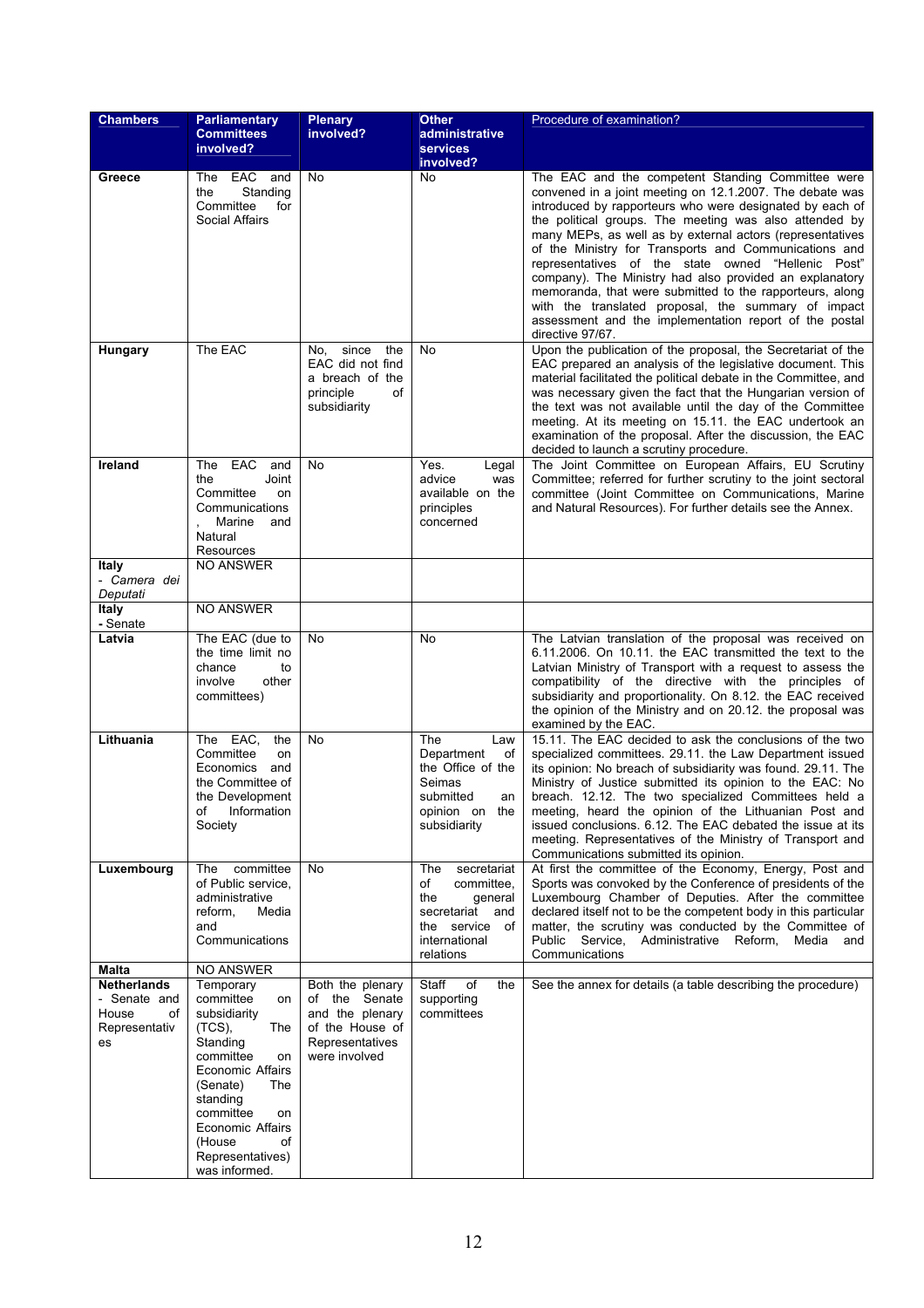| <b>Chambers</b>                                                                         | Parliamentary<br><b>Committees</b>                                                                                                                                                                                                                                                  | <b>Plenary</b><br>involved?                                                                                                                                                                                                                               | <b>Other</b><br>administrative                                                                                                                                                             | <b>Procedure of examination?</b>                                                                                                                                                                                                                                                                                                                                                                                                                                                                                                                                                                                                                                                                                                                                                                                                                                                          |
|-----------------------------------------------------------------------------------------|-------------------------------------------------------------------------------------------------------------------------------------------------------------------------------------------------------------------------------------------------------------------------------------|-----------------------------------------------------------------------------------------------------------------------------------------------------------------------------------------------------------------------------------------------------------|--------------------------------------------------------------------------------------------------------------------------------------------------------------------------------------------|-------------------------------------------------------------------------------------------------------------------------------------------------------------------------------------------------------------------------------------------------------------------------------------------------------------------------------------------------------------------------------------------------------------------------------------------------------------------------------------------------------------------------------------------------------------------------------------------------------------------------------------------------------------------------------------------------------------------------------------------------------------------------------------------------------------------------------------------------------------------------------------------|
|                                                                                         | involved?                                                                                                                                                                                                                                                                           |                                                                                                                                                                                                                                                           | services<br>involved?                                                                                                                                                                      |                                                                                                                                                                                                                                                                                                                                                                                                                                                                                                                                                                                                                                                                                                                                                                                                                                                                                           |
| Poland<br>- Sejm                                                                        | The EAC                                                                                                                                                                                                                                                                             | No, the EAC is<br>the<br>competent<br>body                                                                                                                                                                                                                | Representatives<br>of the<br>Legal<br>Team<br>of<br>the<br>Sejm Research<br><b>Bureau</b>                                                                                                  | Two co-reporters were assigned to prepare their opinion,<br>primarily via the procedure provided for in Article 6 para. 3<br>of the Act on Cooperation (scrutiny), but also from the point<br>of view of subsidarity. Also the Research Bureau experts<br>were assigned to prepare an opinion on conformity of the<br>principle of subsidarity. At the EAC meeting on 5.12., an<br>opinion was given by a representative of the Sejm Research<br>Bureau, by a representative of the Ministry of Transport and<br>by the co-reporters. The debate was about both the principle<br>of subidiarity as well as to Article 6 para. 3 of the Act of<br>11.3. 2004. Next, the draft opinion presented by the EAC<br>Chairman was put to a vote. Ultimately, the EAC passed the<br>opinion No. 42 which is enclosed in the Annex.                                                                 |
| Poland<br>- Senate                                                                      | EAC and<br>The<br>National<br>the<br>Economy<br>Committee                                                                                                                                                                                                                           | No                                                                                                                                                                                                                                                        | Information<br>The<br>and<br>Documentation<br>Office<br>commissioned<br>outside<br>an<br>expertise<br>provided to the<br>Senate<br>committees<br>involved                                  | At a sitting on 15.11. the EAC adopted a plan for the check.<br>The EAC decided to involve the National Economy<br>Committee, seek an outside expertise and designate a<br>senator-rapporteur. On 6.12. a joint committee sitting was<br>held with the representatives of the government and the<br>Polish Post as well as academics and experts. The<br>representative of the Ministry of Transport presented the<br>government's position. The two committees acquainted<br>themselves with opinions and comments and a discussion<br>took place. The committees then adopted an opinion on the<br>conformity with the subsidiarity and proportionality<br>principles.                                                                                                                                                                                                                  |
| Portugal                                                                                | EAC<br>The<br>coordinated the<br>The<br>process.<br>Commission<br>of<br>Public<br>Works,<br>Transport<br>and<br>Communications<br>(COPTC).<br>participated<br>in<br>the preparation<br>of the opinion.                                                                              | In the case of a<br>urgency<br>the<br>founded opinion<br>of the EAC is<br>sufficient                                                                                                                                                                      | No                                                                                                                                                                                         | On 2.11. the EAC analysed the issues related with the<br>check and decided on the methodology and appointed the<br>rapporteur. The EAC sent a letter to COPTC, for due<br>articulation with regard to the preparation of the Opinion;<br>7.11. COPTC analysed the question and appointed two<br>rapporteurs; 21.11. the Rapporteur made informal contact<br>with the Chairman of the Board of Directors of the CTT<br>(Portuguese Postal Services). The requested information<br>was received on 22.11. On 24.11. Work meeting with the<br>Rapporteur of the EAC. 28.11. the Rapporteur made<br>informal contact with the Secretary of State of Public Works<br>and Communications to obtain additional information on the<br>matter. On 28 and 29.11. the Rapporteurs of both<br>Committees met. 5.12. the Report/Opinion was subject to<br>the assessment of the Parliamentary Groups.  |
| Slovakia<br>Slovenia<br>- the National<br>Council<br>and<br>the<br>National<br>Assembly | NO ANSWER<br>In the National<br>Council<br>the<br>Commission for<br>International<br>Relations<br>and<br>EU Affairs and in<br>National<br>the<br>Assembly:<br>working<br>body<br>responsible was<br>Committee<br>the<br>Economics<br>on<br>which sent its<br>opinion to the<br>EAC. | No. In this case,<br>according to the<br>Act<br>on<br>the<br>Cooperation<br>between<br>the<br>National<br>Assembly<br>and<br>the Government<br>in EU Affairs, the<br>decision of the<br>EAC was equal<br>to a decision of<br>the<br>National<br>Assembly. | All<br>technical<br>departments that<br>are normally in<br>charge of<br>the<br>preparation and<br>conduct<br>οf<br>meetings<br>of<br>working<br>bodies<br>were involved in<br>the process. | The proposal was received in the National Assembly on<br>18.10. 2006. The EACs decided to examine the proposal in<br>terms of its compliance with the principles of subsidiarity<br>and proportionality and the Government was requested to<br>send an assessment which was received on 21.11. First, the<br>assessment and the proposal were discussed by the<br>National Council's Commission for International Relations<br>and EU Affairs which sent its opinion to the competent<br>Committee on EU Affairs in the National Assembly. The<br>working body responsible - the Committee on Economics -<br>discussed the proposal on 6.12. The meeting was also<br>attended by the expert services of the EAC. The EAC<br>discussed the proposal on 12.12. The EAC took note and<br>account of the opinion of the National Council and of the<br>opinion of the Committee on Economics. |
| Spain<br>Sweden                                                                         | NO ANSWER<br>The Committee<br>on Transport and<br>Communications                                                                                                                                                                                                                    | No                                                                                                                                                                                                                                                        | The<br>Secretariat<br>of<br>the<br>Chamber/EU-<br>coordination and<br>IPEX-<br>the<br>correspondent<br>were<br>also<br>involved                                                            | 1. The proposal in Swedish was received 31.10.2006 and<br>distributed to the committee responsible for postal services.<br>2. The Committee on Transport and Communications<br>scrutinised the proposal. Info about the scrutiny was<br>submitted to IPEX. The secretariat also used IPEX to obtain<br>information on the scrutiny in other parliaments. 3. For more<br>information the committee invited representatives from the<br>Ministry of Industry, Employment and Communications as<br>well as the Swedish Post and Telecom Agency to a closed<br>meeting. 4. The Committee found that the proposal did<br>comply with the subsidiarity principle. 5. The scrutiny was<br>finished 7.12. The findings were noted in the records from<br>the Committee meeting, submitted to the Secretariat of the<br>Chamber and published on IPEX.                                             |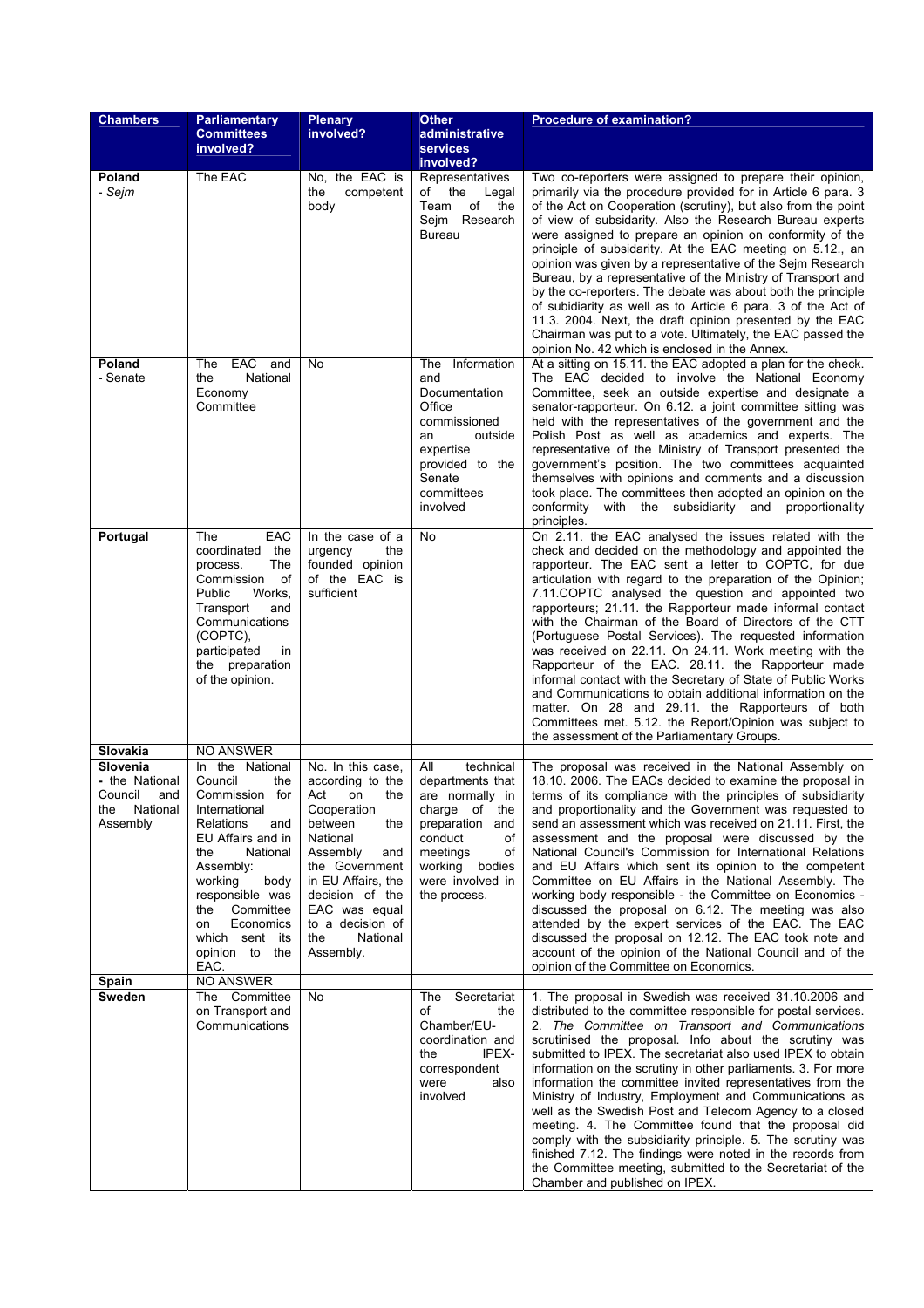| <b>Chambers</b>                   | <b>Parliamentary</b><br><b>Committees</b><br>involved?                                                    | <b>Plenary</b><br>involved? | <b>Other</b><br>administrative<br><b>services</b><br>involved?                                                                                                                                          | <b>Procedure of examination?</b>                                                                                                                                                                                                                                                                                                                                                                                                                                                                              |
|-----------------------------------|-----------------------------------------------------------------------------------------------------------|-----------------------------|---------------------------------------------------------------------------------------------------------------------------------------------------------------------------------------------------------|---------------------------------------------------------------------------------------------------------------------------------------------------------------------------------------------------------------------------------------------------------------------------------------------------------------------------------------------------------------------------------------------------------------------------------------------------------------------------------------------------------------|
| UK.<br>House of<br>Commons        | The EAC                                                                                                   | No                          | No                                                                                                                                                                                                      | In line with the standard procedures of the House of<br>Commons for scrutinising EU legislation: The proposals<br>14368/06 and 14357/06 were deposited in the UK<br>Parliament by the Government on 31.10.2006. 14371/06<br>was deposited on 10.11. The UK Government submitted<br>Explanatory Memoranda (EM) to Parliament on the<br>proposals on 8.11, and 20.11. The proposals and the EMs<br>were considered by the EAC on 22.11, and a report<br>paragraph on the proposals was agreed by the Committee. |
| <b>UK</b><br>House<br>of<br>Lords | EU<br>Select<br>Committee<br>and<br>Internal<br>the<br>Sub-<br>Market<br>Committee (Sub-<br>Committee B). | No                          | The<br>Legal<br>Adviser<br>to the<br>Select<br>Committee<br>was<br>consulted.<br>and<br>Lords<br>the<br>Representative<br><b>Brussels</b><br>in.<br>prepared a note<br>the<br>Sub-<br>for<br>Committee. | The proposals 14368/06 and 14357/06 were deposited in<br>both Houses of Parliament by the UK Government on<br>31.10.2006. 14371/06 was deposited on 10.11. The UK<br>Government submitted Explanatory Memoranda (EM) to<br>Parliament on the proposals on 8.11. and 20.11. Lord<br>Grenfell sifted the proposals and EMs to Sub-Committee B<br>on 22.11. Sub-Committee B considered these documents at<br>its meeting on 6.12, and cleared them from scrutiny.                                                |

### *Table 2: Further information on the procedures used*

| <b>Chambers</b>                            | <b>Government</b>                                                                                                                                                                                           | <b>Regional</b>                                                                                                                                                                                    | <b>Other</b><br>external                                                                                                                                                                                                                                                                                                                    | <b>Cooperation</b>                                                                                                                                                                                                                                                                                                                                 | Procedure in accordance with                                                                                                                                                                                                                                                                              |
|--------------------------------------------|-------------------------------------------------------------------------------------------------------------------------------------------------------------------------------------------------------------|----------------------------------------------------------------------------------------------------------------------------------------------------------------------------------------------------|---------------------------------------------------------------------------------------------------------------------------------------------------------------------------------------------------------------------------------------------------------------------------------------------------------------------------------------------|----------------------------------------------------------------------------------------------------------------------------------------------------------------------------------------------------------------------------------------------------------------------------------------------------------------------------------------------------|-----------------------------------------------------------------------------------------------------------------------------------------------------------------------------------------------------------------------------------------------------------------------------------------------------------|
|                                            | participated/<br>provided<br>information?                                                                                                                                                                   | parliaments<br>consulted?                                                                                                                                                                          | actors involved?                                                                                                                                                                                                                                                                                                                            | between<br>two<br>chambers in the<br>bicameral<br>systems?                                                                                                                                                                                                                                                                                         | <b>Constitutional Treaty's plans?</b>                                                                                                                                                                                                                                                                     |
| <b>Austria</b>                             | Yes. The Government<br>provided<br>an<br>information<br>dossier<br>and a representative<br>the responsible<br>of<br>Ministry took part in<br>session<br>the<br>and<br>provided<br>additional<br>information | As the political<br>decisions with<br>regard to the<br>details of the<br>new<br>scrutiny<br>system<br>have<br>not<br>been<br>taken<br>yet,<br>such<br>consultations<br>have<br>not<br>taken place. | The session of the<br>EAC was attended<br>by a government<br>official, as well as<br>by an official from<br>"Österreichische<br>Post AG".                                                                                                                                                                                                   | This time the check<br>carried<br>out<br>was<br>only by the EU-<br>committee of the<br>Federal Council, so<br>question<br>of<br>the<br>coordination did not<br>arise                                                                                                                                                                               | The political decisions have not<br>been taken yet. It is probable<br>that the EACs of both chambers<br>of the parliament will deal with<br>and<br>decide<br>directly<br>on<br>transmitted<br>documents<br>and<br>prepare an eventual statement<br>to be communicated to the<br>Commission <sup>4</sup> . |
| <b>Belgium</b><br>- Chamber of<br>Deputies | Yes - the Secretary of<br>state for the public<br>enterprises was heard                                                                                                                                     | Regional<br>parliaments<br>don't<br>have<br>competence is<br>this matter                                                                                                                           | A representative of<br>Commission<br>the<br>(DG<br>Internal<br>market),<br>a<br>of<br>representative<br>the<br>PriceWaterHouseC<br>oopers, the CEO of<br>Post.<br>the<br>Representatives of<br>the labour unions<br>of<br>Post.<br>the<br>Representative of<br>the<br>express<br>delivery<br>and<br>Representatives of<br>the civil society | There<br>has<br>been<br>in<br>cooperation<br>of<br>exchange<br>information. During<br>the negotiations on<br>the<br>cooperation<br>procedure<br>concerning<br>the<br>subsidiarity control<br>the<br>assemblies<br>their<br>expressed<br>wish<br>to<br>develop<br>their<br>own<br>procedure<br>to<br>formulate<br>their<br>opinion<br>autonomously. | In general lines yes. Lot of<br>initiatives have so far being left<br>to the Committees. When the<br>procedure is consolidated an<br>impact analysis will be prepared<br>by an analytical unit (including<br>remarks on subsidiarity) in order<br>to harmonise the procedure in<br>different committees   |
| <b>Belgium</b><br>- Senate                 | Yes - the Secretary of<br>State for the public<br>enterprises was heard<br>in the Committee                                                                                                                 | Regional<br>parliaments<br>don't<br>have<br>competence is<br>this matter                                                                                                                           | The<br>competent<br>committee<br>heard<br>the CEO of the<br><b>Belgian Post</b>                                                                                                                                                                                                                                                             | <b>No</b>                                                                                                                                                                                                                                                                                                                                          | Yes                                                                                                                                                                                                                                                                                                       |

 4 "From a technical point of view, a new category of documents has been established in the EU-database of the Austrian Parliament, which has been used for the first time for the checking procedure."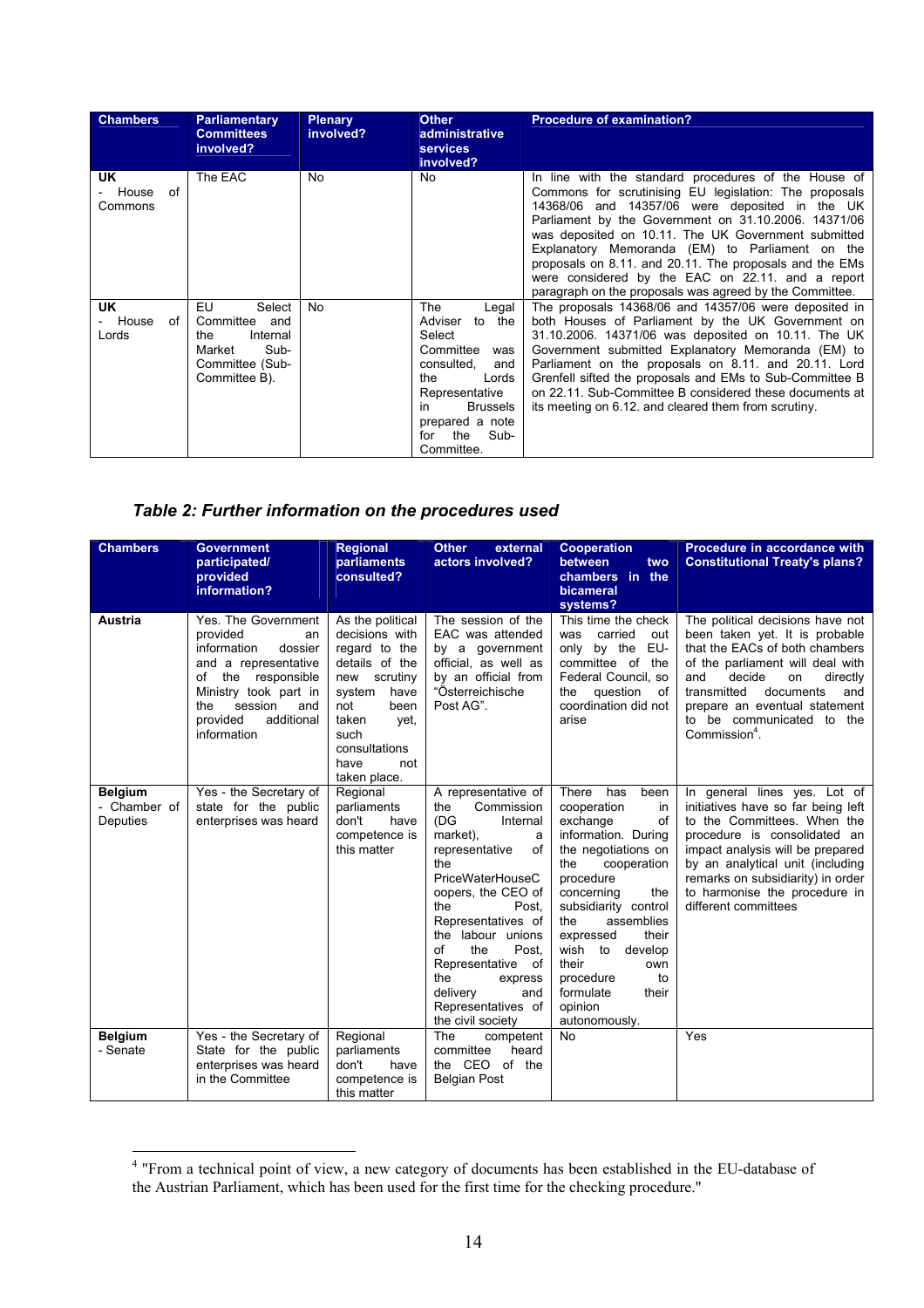| <b>Chambers</b>                                      | <b>Government</b><br>participated/<br>provided<br>information?                                                                                                                                                               | Regional<br>parliaments<br>consulted? | <b>Other</b><br>external<br>actors involved?                                                                                               | Cooperation<br>between<br>two<br>chambers in the<br>bicameral<br>systems?                                                                                                             | Procedure in accordance with<br><b>Constitutional Treaty's plans?</b>                                                                                                                                                                                                                                                                                                                                                                                 |
|------------------------------------------------------|------------------------------------------------------------------------------------------------------------------------------------------------------------------------------------------------------------------------------|---------------------------------------|--------------------------------------------------------------------------------------------------------------------------------------------|---------------------------------------------------------------------------------------------------------------------------------------------------------------------------------------|-------------------------------------------------------------------------------------------------------------------------------------------------------------------------------------------------------------------------------------------------------------------------------------------------------------------------------------------------------------------------------------------------------------------------------------------------------|
| Cyprus                                               | Yes. Representatives<br>of the Ministry of<br>Communications and<br>Works and of the<br>Legal Service took<br>part in the meeting of<br>the EAC.                                                                             | N/A                                   | Representatives<br>from the Office of<br>the Commissioner<br>of<br>Telecommunication<br>Postal<br>and<br>s<br>Regulations                  | N/A                                                                                                                                                                                   | The House of Representatives<br>may follow largely the same<br>procedure<br>following<br>the<br>Constitutional Treaty's entry into<br>force. <sup>5</sup>                                                                                                                                                                                                                                                                                             |
| Czech<br><b>Republic</b><br>- Chamber of<br>Deputies | Yes. The obligation of<br>the Government to<br>provide the Chamber<br>of Deputies is set in<br>the Article 10b of the<br>Constitution<br>and<br>specified by the Rules<br>of Procedure of the<br>Chamber of Deputies.        | No                                    | Yes. The entities<br>affected<br>by<br>the<br>The<br>proposal.<br>representatives of<br>these entities also<br>attended<br>the<br>meeting. | No                                                                                                                                                                                    | The procedure used for this<br>proposal was in accordance<br>with the Rules of procedure in<br>force.                                                                                                                                                                                                                                                                                                                                                 |
| Czech<br>Republic<br>- Senate                        | The<br>Government<br>provided<br>a<br>Framework Position<br>on the proposal                                                                                                                                                  | N/A                                   | Not at this stage.<br>However,<br>the<br>Czech<br>Telecommunication<br>s Office and the<br>Czech Post may be<br>consulted in the<br>future | No. The EAC of the<br>Chamber<br>οf<br>Deputies<br>will<br>discuss<br>the<br>proposal on 14.12.<br>The<br>two<br>committees<br>have<br>independent<br>powers<br>EU<br>in<br>scrutiny. | In principle yes, however, the<br>first hearing at the EAC was<br>planned at an exceptionally<br>early stage due to the COSAC<br>deadline. At so early point of<br>negotiations, the government<br>position is rather elementary.<br>will<br>The<br>Senate<br>continue<br>scrutinising the proposal and the<br>position of the government.                                                                                                            |
| <b>Denmark</b>                                       | the<br>relevant<br>Yes,<br>Minister<br>gave<br>evidence at a joint<br>Committee hearing.                                                                                                                                     | N/A                                   | No                                                                                                                                         | N/A                                                                                                                                                                                   | Yes                                                                                                                                                                                                                                                                                                                                                                                                                                                   |
| <b>Estonia</b>                                       | Yes.<br>however<br>because the position<br>of the Government<br>was given later than<br>initially planned, the<br>normal<br>scrutiny<br>will<br>be<br>procedure<br>accomplished<br>on<br>December 15 as a<br>separate issue. | No                                    | <b>No</b>                                                                                                                                  | N/A                                                                                                                                                                                   | The Riigikogu has not yet<br>decided what procedure to use<br>after the entering into force of<br>the Constitutional Treaty.                                                                                                                                                                                                                                                                                                                          |
| <b>Finland</b>                                       | The TCC heard the<br>evidence<br>οf<br>the<br>responsible ministry                                                                                                                                                           | No                                    | No                                                                                                                                         | N/A                                                                                                                                                                                   | However,<br>Broadly,<br>yes.<br>planned<br>according<br>to<br>the<br>procedure,<br>scrutiny<br>a<br>examination would take place<br>only if someone proposes it. As<br>this proposal manifestly does<br>not raise issues of subsidiarity,<br>that would have been unlikely.<br>Also, since the Constitutional<br>Treaty does not allow a check of<br>proportionality that would have<br>to be done within the existing<br>national scrutiny procedure |

<sup>&</sup>lt;sup>5</sup> "In future cases, it is possible that the Parliamentary Committee on European Affairs will, firstly, notify the competent sectoral parliamentary committees and request their views on the matter under examination and, secondly, invite interested parties, other than representatives from the competent Ministries, to express their views on the matter at hand. Finally, where it is deemed necessary to adopt a reasoned opinion concerning a breach of the subsidiarity principle, the President and the Plenary of the House of Representatives will also be notified. The findings of the Committee may also be transmitted to the government. The abovementioned procedure is currently under consideration by the House of Representatives."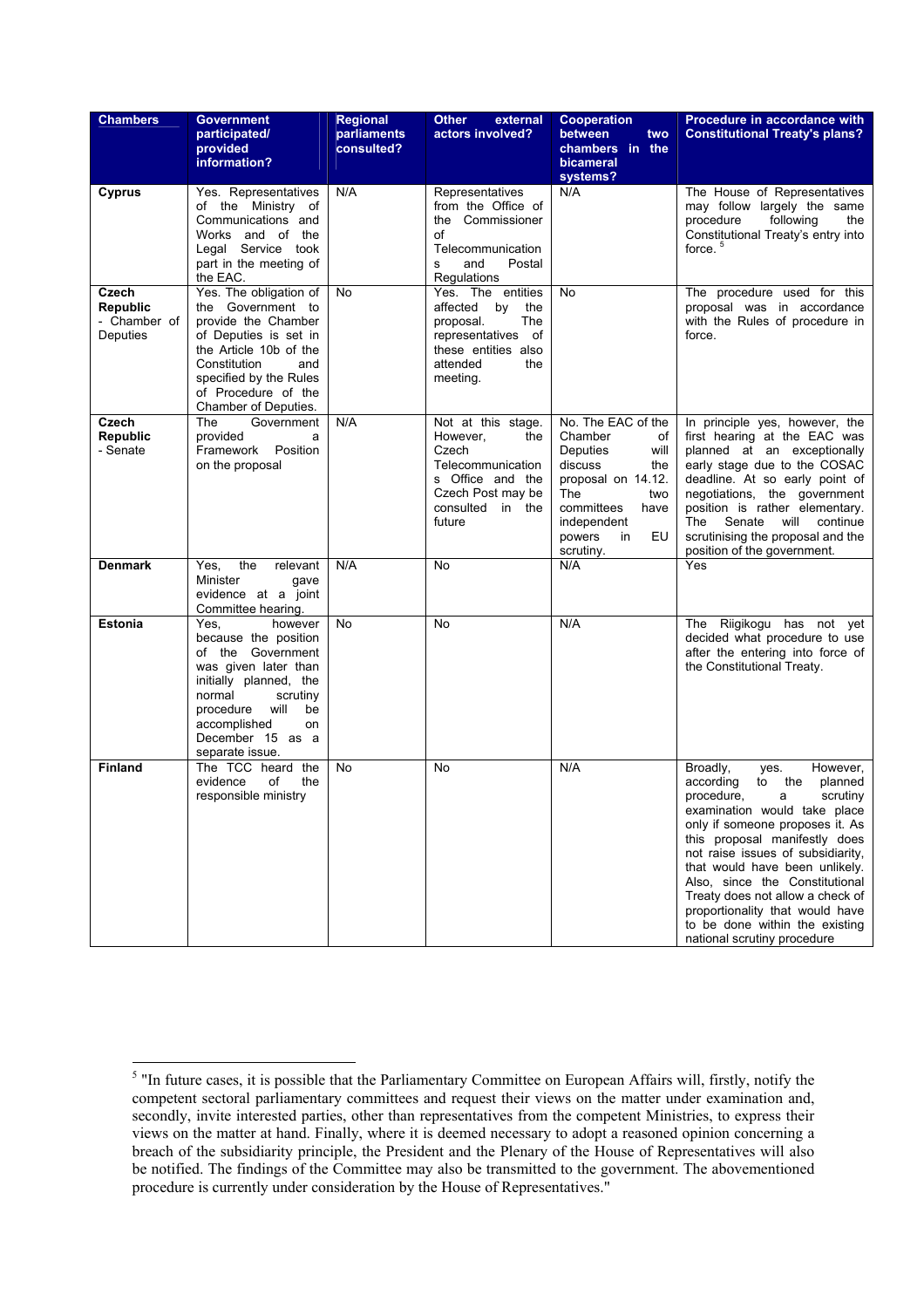| <b>Chambers</b>                           | <b>Government</b><br>participated/<br>provided<br>information?                                                                                                                                                                       | <b>Regional</b><br>parliaments<br>consulted?                                                                                                       | <b>Other</b><br>external<br>actors involved?                                                                                                                                                                                                                                     | <b>Cooperation</b><br>between<br>two<br>chambers in the<br>bicameral<br>systems?                                                                                                     | Procedure in accordance with<br><b>Constitutional Treaty's plans?</b>                                                                                                                                                                                                                                                                        |
|-------------------------------------------|--------------------------------------------------------------------------------------------------------------------------------------------------------------------------------------------------------------------------------------|----------------------------------------------------------------------------------------------------------------------------------------------------|----------------------------------------------------------------------------------------------------------------------------------------------------------------------------------------------------------------------------------------------------------------------------------|--------------------------------------------------------------------------------------------------------------------------------------------------------------------------------------|----------------------------------------------------------------------------------------------------------------------------------------------------------------------------------------------------------------------------------------------------------------------------------------------------------------------------------------------|
| <b>France</b><br>- Assemblée<br>nationale | Contacts with the EU<br>Affairs secretariat of<br>Ministry<br>of<br>the<br>who<br>Industry,<br>also<br>letter<br>produced<br>a<br>addressed<br>to<br>the<br>EU<br>competent<br>Commissionaire                                        | No                                                                                                                                                 | The<br>two<br>rapporteurs<br>organised<br>four<br>hearings. Also the<br>superior<br>commission of the<br>and<br>postal<br>electronic<br>communications<br>public<br>service.<br>representatives of<br>the direction of the<br>Post<br>and<br>two<br>syndicates<br>were<br>heard. | There were some<br>phone<br>calls<br>betweens officials.<br>different<br>Due<br>to<br>time schedules it<br>was impossible to<br>coordinate the work<br>of<br>the<br>two<br>chambers. | Yes. However the experience<br>gained from the scrutiny of the<br>postal services directive could<br>incite<br>evolution<br>of<br>the<br>procedure. It seems like it is<br>impossible to separate the<br>examination of the subsidiarity<br>and proportionality from the<br>overall analyse of the proposal.                                 |
| <b>France</b><br>- Sénat                  | Yes - provided for an<br>N/A<br>impact study on the<br>consequences of the<br>proposition to<br>the<br>national legislation                                                                                                          |                                                                                                                                                    | No                                                                                                                                                                                                                                                                               | No coordination but<br>mutual information<br>exchange                                                                                                                                | The procedure to be followed<br>after entering in to force of the<br>Constitutional Treaty has not<br>been defined.                                                                                                                                                                                                                          |
| Germany<br>- Bundestag                    | Yes - the government<br>submitted a report<br>(Ressortbericht)                                                                                                                                                                       | No                                                                                                                                                 | No                                                                                                                                                                                                                                                                               | No                                                                                                                                                                                   | No, the current procedure for<br>the scrutiny of EU documents<br>was used.                                                                                                                                                                                                                                                                   |
| Germany<br>- Bundesrat                    | The<br>Federal<br>Government<br>explained its position<br>in the deliberations of<br>the committees                                                                                                                                  | Not directly. It<br>in<br>the<br>lies<br>responsibility<br>of<br>the<br>government of<br>each Land to<br>its<br>consult<br>regional<br>parliament. | No                                                                                                                                                                                                                                                                               | No                                                                                                                                                                                   | No. In case of the entering into<br>of the Constitutional<br>force<br>Treaty the Bundesrat will, if<br>there are problems with the six<br>week deadline, convoke a<br>chamber for urgent EU matters<br>whose decisions have the same<br>effect as plenary decisions. This<br>Chamber<br>consists<br>of<br>16<br>members, one from each Land. |
| Greece                                    | Yes - provided for an<br>explanatory<br>memorandum.                                                                                                                                                                                  | N/A                                                                                                                                                | Representatives of<br>responsible<br>the<br>Ministry<br>and<br>representatives of<br>the state owned<br>"Hellenic<br>Post"<br>company                                                                                                                                            | N/A                                                                                                                                                                                  | The<br>procedure<br>will<br>most<br>probably continue to be applied,<br>when the Constitutional Treaty<br>enters into force.                                                                                                                                                                                                                 |
| Hungary                                   | Yes. The government<br>provided background<br>information<br>and<br>written opinion. The<br>Deputy Minister held<br>briefing<br>in<br>a<br>a<br>Committee meeting,<br>but has not expressed<br>any opinion regarding<br>subsidiarity | N/A                                                                                                                                                | No                                                                                                                                                                                                                                                                               | N/A                                                                                                                                                                                  | Yes, the procedure used was in<br>accordance with the Act LIII of<br>2004 on the cooperation of the<br>Parliament and the Government<br>in EU affairs and the Standing<br>of<br>National<br>Orders<br>the<br>Assembly, both of which contain<br>the rules for the procedure of<br>subsidiarity check                                         |
| Ireland                                   | Yes. The government<br>provided its view on<br>subsidiarity<br>and<br>proportionality<br>and<br>provided information<br>proposed<br>on<br>consultations<br>with<br>interested parties.                                               | N/A                                                                                                                                                | Notification of the<br>consideration of the<br>matter was<br>also<br>posted<br>the<br>on<br>Houses<br>of<br>the<br>Oireachtas<br>web-<br>site.                                                                                                                                   | The parliamentary<br>committees<br>concerned are joint<br>committees<br>that<br>brina<br>together<br>members from both<br><b>Houses</b><br>of<br>the<br>Oireachtas.                  | The procedure used was that<br>established under the current<br>legal framework.                                                                                                                                                                                                                                                             |
| Latvia                                    | Yes                                                                                                                                                                                                                                  | No                                                                                                                                                 | No                                                                                                                                                                                                                                                                               | N/A                                                                                                                                                                                  | The<br>parliament<br>has<br>not<br>approved the procedure to be<br>used once the Constitutional<br>Treaty enters into force. This<br>check was used testing the<br>procedure which could be used<br>in the future.                                                                                                                           |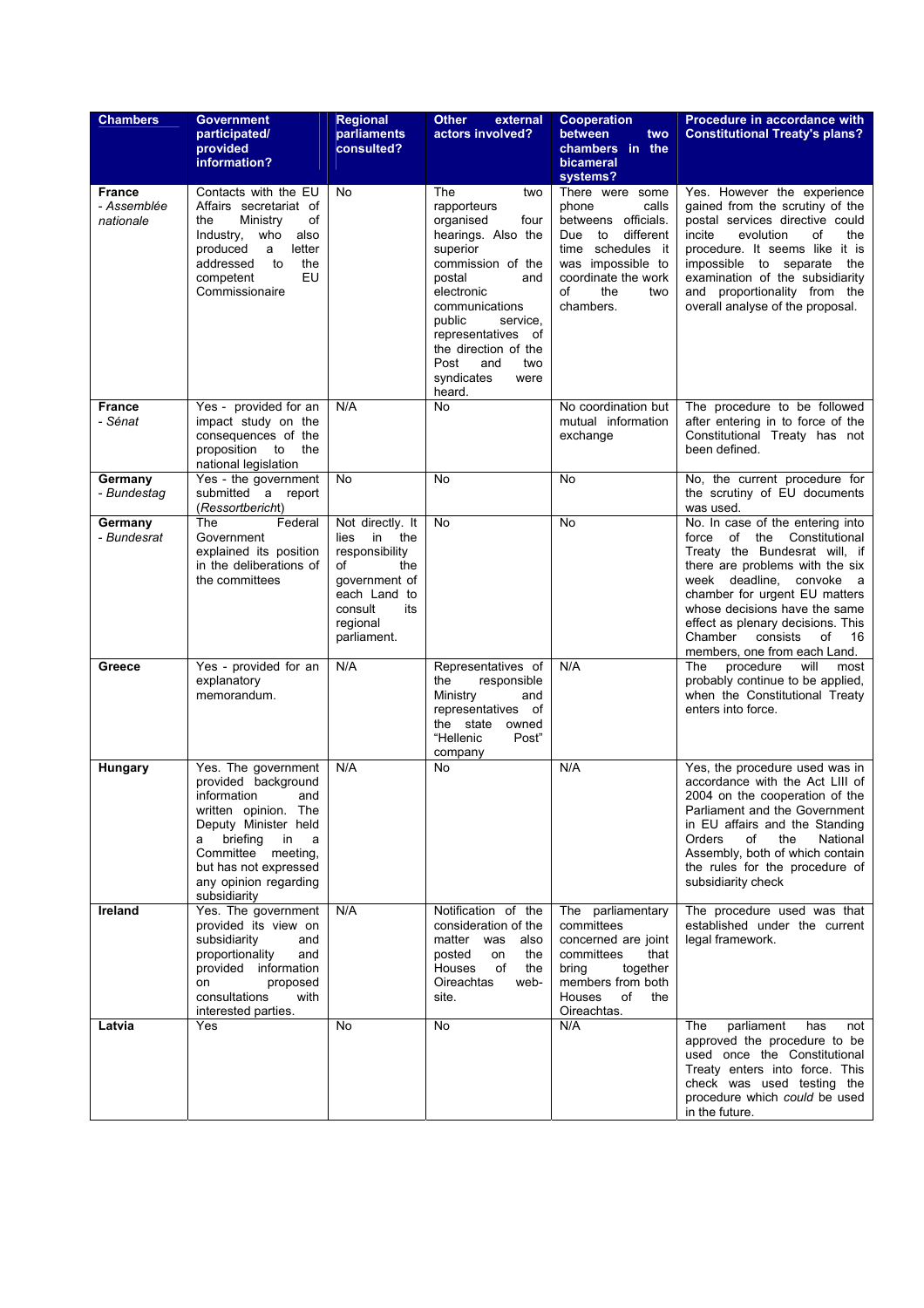| <b>Chambers</b>                                                              | <b>Government</b><br>participated/<br>provided<br>information?                                                                                                                                                                                | <b>Regional</b><br>parliaments<br>consulted?                                              | <b>Other</b><br>external<br>actors involved?                                                                                                                                                                                            | <b>Cooperation</b><br>between<br>two<br>chambers in the<br>bicameral<br>systems?                                                                                                                                                                                  | Procedure in accordance with<br><b>Constitutional Treaty's plans?</b>                                                                                                                                                                                                                                                                                             |
|------------------------------------------------------------------------------|-----------------------------------------------------------------------------------------------------------------------------------------------------------------------------------------------------------------------------------------------|-------------------------------------------------------------------------------------------|-----------------------------------------------------------------------------------------------------------------------------------------------------------------------------------------------------------------------------------------|-------------------------------------------------------------------------------------------------------------------------------------------------------------------------------------------------------------------------------------------------------------------|-------------------------------------------------------------------------------------------------------------------------------------------------------------------------------------------------------------------------------------------------------------------------------------------------------------------------------------------------------------------|
| Lithuania                                                                    | The<br>Ministry<br>οf<br>Transport<br>and<br>Communications<br>drafted<br>the<br>Governments'<br>EAC<br>opinion.<br>The<br>the<br>also<br>received<br>opinion<br>of<br>the<br>Law<br>European<br>Department under the<br>Ministry of Justice. | <b>No</b>                                                                                 | The Committee on<br>Economics<br>heard<br>the opinion of the<br>АB<br>"Lietuvos<br>paštas" (Lithuanian<br>The EAC<br>Post).<br>Lithuanian<br>heard<br>lawyers, experts on<br>European Law                                               | N/A                                                                                                                                                                                                                                                               | On 13 November 2004 the<br>Seimas passed amendments to<br>it's Rules of Procedure setting a<br>procedure for the examination of<br>the proposals to adopt EU legal<br>acts with regard to their<br>compliance with the principle of<br>subsidiarity. The amendments<br>compatible<br>with<br>the<br>are<br>procedure foreseen in<br>the<br>Constitutional Treaty. |
| Luxembourg                                                                   | The committee had<br>an exchange of view<br>with the Delegated<br>Minister<br>of<br>Communications                                                                                                                                            | N/A                                                                                       | No                                                                                                                                                                                                                                      | N/A                                                                                                                                                                                                                                                               | According to the competent<br>committee the procedure could<br>be similar after entering in to<br>force of the Constitutional<br>Treaty                                                                                                                                                                                                                           |
| <b>Netherlands</b><br>- Senate and<br>House of<br>Representativ<br>es        | Yes, on 15.11.2006<br>the Dutch government<br>sent<br>a<br>scrutiny<br>of<br>document<br>the<br>proposal - a so called<br>BNC-fiche.                                                                                                          | N/A                                                                                       | but<br>No.<br>a<br>notification of the<br>procedure<br>was<br>published on the<br>website to generate<br>responses of civil<br>society                                                                                                  | Yes, the TCS is<br>especially installed<br>to coordinate the<br>subsidiarity checks<br>in both chambers.<br>It's goal is that both<br>chambers express<br>the same views as<br>regards<br>to<br>the<br>of<br>principles<br>subsidiarity<br>and<br>proportionality | Yes                                                                                                                                                                                                                                                                                                                                                               |
| Poland<br>- Sejm                                                             | Yes. A Secretary of<br><b>State</b><br>from<br>the<br>Ministry of Transport<br>to<br>came<br>the<br>Committee<br>meeting<br>and presented<br>the<br>government's<br>position.                                                                 | N/A                                                                                       | Research<br>Sejm<br>Bureau,<br>representatives of<br>the<br>government<br>and<br>of<br>the<br>European<br>Commission<br>Representation in<br>Poland                                                                                     | <b>No</b>                                                                                                                                                                                                                                                         | "The Constitutional Treaty is a<br>dead letter"                                                                                                                                                                                                                                                                                                                   |
| Poland<br>- Senate                                                           | The<br>government<br>submitted its official<br>position<br>the<br>on<br>directive,<br>proposed<br>government's<br>the<br>representative<br>took<br>part in the sitting and<br>provided the senators<br>with<br>additional<br>information      | N/A                                                                                       | The<br>committee<br>sitting<br>was<br>attended by the<br>government's<br>representatives,<br>officials from Polish<br>Post<br>and<br>The<br>specialists.<br>committees<br>received also two<br>written opinions by<br>external experts. | No                                                                                                                                                                                                                                                                | So far the EAC has carried out<br>subsidiarity<br>three<br>and<br>proportionality checks.<br>Each<br>scrutiny exercise followed the<br>same<br>procedure,<br>which<br>is<br>expected to be practised also in<br>the future                                                                                                                                        |
| Portugal                                                                     | The<br>Government<br>provided information<br>relating to the future<br>timetable. ANACOM<br>(the regulatory body)<br>preparing<br>was<br>a<br>technical analysis of<br>the issue.                                                             | In this case it<br>was<br>not<br>necessary to<br>consult<br>the<br>Autonomous<br>Regions. | Yes,<br>the<br>CTT<br>(Portuguese Postal<br>Service).                                                                                                                                                                                   | N/A                                                                                                                                                                                                                                                               | "At this stage is not appropriate<br>to frame the question in this<br>way, in as much as the<br>procedure to adopt within the<br>framework<br>of<br>a<br>future<br>Constitutional<br>Treaty<br>still<br>requires confirmation."                                                                                                                                   |
| <b>Slovenia</b><br>- the National<br>Council and<br>the National<br>Assembly | Yes. See the reply<br>under Question 4                                                                                                                                                                                                        | N/A                                                                                       | No                                                                                                                                                                                                                                      | Yes. See the reply<br>under Question 4                                                                                                                                                                                                                            | Not really - also following this<br>procedure, amendments to the<br>Rules of Procedure of the<br>National Assembly and maybe<br>also to the Act on Cooperation<br>between the Government and<br>the National Assembly in EU<br>Affairs would be necessary.                                                                                                        |
| Sweden                                                                       | Submitted<br>Yes.<br>an<br>explanatory<br>memorandum<br>and<br>orally                                                                                                                                                                         | N/A                                                                                       | Information<br>was<br>obtained also from<br>the Swedish Post<br>and<br>Telecom<br>Agency.                                                                                                                                               | N/A                                                                                                                                                                                                                                                               | No. New rules have been<br>proposed for subsidiarity control<br>but they will not come into force<br>unless the new Treaty does.                                                                                                                                                                                                                                  |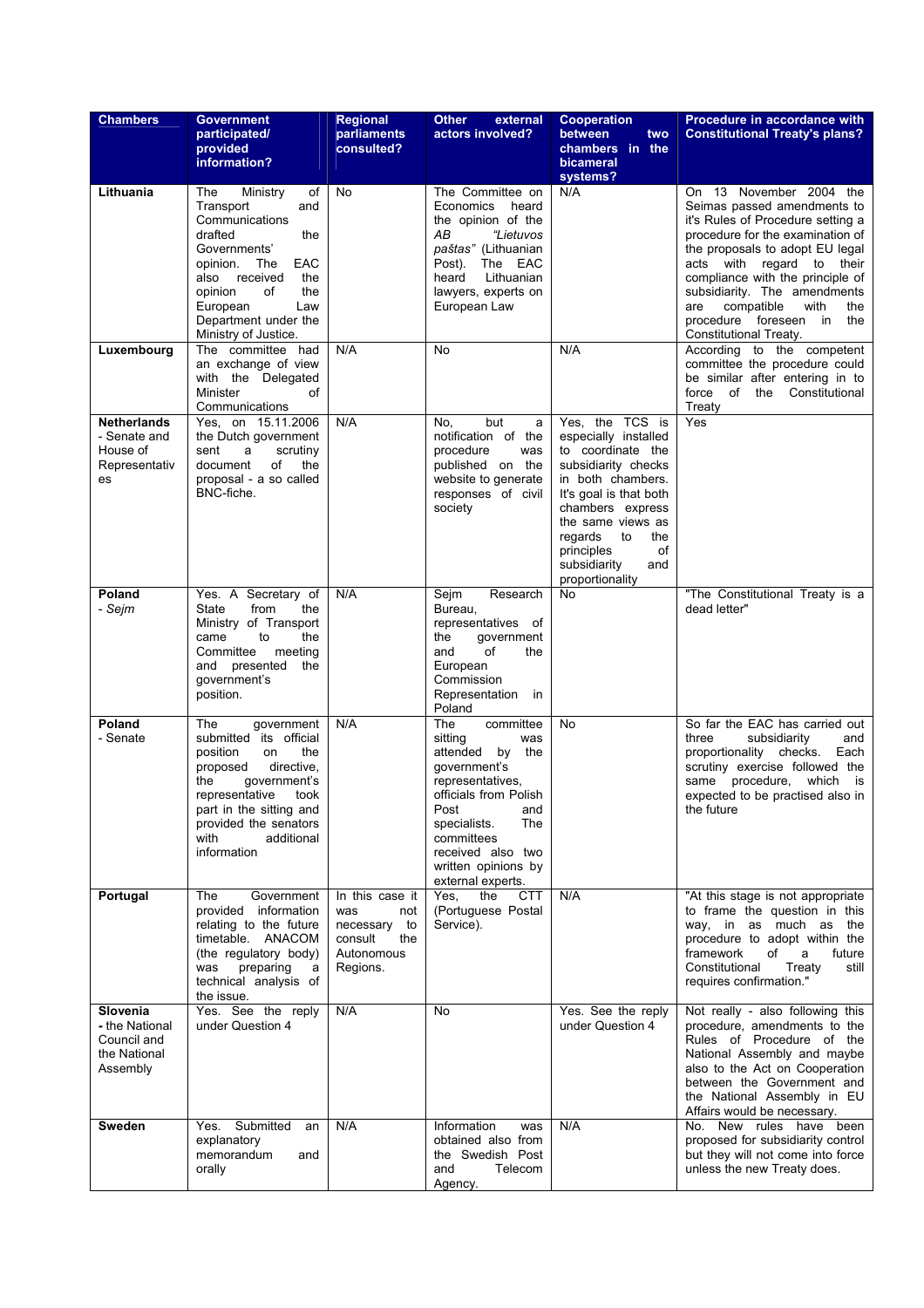| <b>Chambers</b>                                   | <b>Government</b><br>participated/<br>provided<br>information? | <b>Regional</b><br>parliaments<br>consulted?                                                            | <b>Other</b><br>external<br>actors involved? | <b>Cooperation</b><br>between<br>two<br>chambers in the<br>bicameral<br>systems?                                     | Procedure in accordance with<br><b>Constitutional Treaty's plans?</b>                                                                                              |
|---------------------------------------------------|----------------------------------------------------------------|---------------------------------------------------------------------------------------------------------|----------------------------------------------|----------------------------------------------------------------------------------------------------------------------|--------------------------------------------------------------------------------------------------------------------------------------------------------------------|
| <b>United</b><br>Kingdom<br>- House of<br>Commons | They submitted<br>Yes.<br>Explanatory<br>two<br>Memoranda.     | No.                                                                                                     | <b>No</b>                                    | No.<br>formal<br>coordination.<br>but<br>the officials of the<br>EACs of the two<br>Houses exchanged<br>information. | The procedure for this check<br>part of<br>the<br>standard<br>was<br>procedures of the<br>European<br>Committee<br>Scrutiny<br>for<br>scrutinising EU legislation. |
| United<br>Kingdom<br>- House of<br>Lords          | Yes: two Explanatory<br>Memoranda<br>were<br>provided          | Yes.<br>(at<br>an<br>official<br>level):<br>Scottish<br>the<br>Parliament<br>and the Welsh<br>Assembly. | No.                                          | Informal<br>coordination<br>the<br>between<br>relevant officials                                                     | The procedure followed was the<br>standard procedure for EU<br>scrutiny in the House of Lords                                                                      |

### **Table 3: The results of the check summarised**

 $\overline{a}$ 

| <b>Member</b><br><b>State</b>              | <b>Breach</b><br><b>of</b><br>the<br>subsidiarity<br>principle?                                             | reach of the<br>roportionalit<br>principle?           | Reaso<br>ned<br>opinio<br>of<br>n.<br>non-<br>compli<br>ance? | the<br>Were<br>Commission's<br>justifications for<br>subsidiarity<br>satisfactory?                                                   | Were<br>the<br>Commission's<br>justifications for<br>proportionality<br>satisfactory?                                                   | Difficulties during the<br>examination?                                                                                                                                                                                        | Other comments?                                                                                                                                                                                                                                                 |
|--------------------------------------------|-------------------------------------------------------------------------------------------------------------|-------------------------------------------------------|---------------------------------------------------------------|--------------------------------------------------------------------------------------------------------------------------------------|-----------------------------------------------------------------------------------------------------------------------------------------|--------------------------------------------------------------------------------------------------------------------------------------------------------------------------------------------------------------------------------|-----------------------------------------------------------------------------------------------------------------------------------------------------------------------------------------------------------------------------------------------------------------|
| <b>Austria</b>                             | No                                                                                                          | <b>No</b>                                             | <b>No</b>                                                     | special<br>No<br>observations                                                                                                        | <b>No</b><br>special<br>observations                                                                                                    | No                                                                                                                                                                                                                             |                                                                                                                                                                                                                                                                 |
| <b>Belgium</b><br>- Chamber of<br>Deputies | No, as far<br>each<br>as<br>member<br>state has a<br>right<br>to<br>organise it's<br>own postal<br>services | The<br>committee<br>expressed<br>reservation<br>$s^6$ | <b>See</b><br>the<br>annex<br>$\overline{2}$                  | See the answer<br>to question 10                                                                                                     | See<br>the<br>reservations<br>expressed<br>in<br>relation<br>to<br>question 10                                                          | the<br>Respecting<br>6<br>weeks time limit stays<br>problematic since the<br>standing committees<br>have full agendas. It<br>seems necessary to<br>provide<br>the<br>committees<br>with<br>EU<br>expertise<br>in<br>questions. | The assessments of<br>subsidiarity<br>and<br>impact that<br>would<br>allow the adequate<br>measure or policy to<br>be taken exigent more<br>advanced<br><b>This</b><br>methodology.<br>can be observed in<br>the answers of the<br>other parliaments as<br>well |
| <b>Belgium</b><br>- Senate                 | <b>No</b>                                                                                                   | Yes'                                                  | <b>Yes</b><br>(See<br>the<br>annex)                           | but<br>the<br>Yes.<br>justifications<br>apply to Europe -<br>remains to be<br>evaluated if they<br>are equally valid<br>for Belgium. | but<br>Yes.<br>the<br>justifications<br>apply to Europe -<br>remains to<br>be<br>evaluated if they<br>are equally valid<br>for Belgium. | <b>No</b>                                                                                                                                                                                                                      | The Belgian Senate is<br>open to new checks<br>organised by COSAC.                                                                                                                                                                                              |
| Cyprus                                     | <b>No</b>                                                                                                   | <b>No</b>                                             | <b>No</b>                                                     | Yes                                                                                                                                  | Yes                                                                                                                                     | time<br>available<br><b>The</b><br>would not be sufficient<br>proper<br>scrutiny<br>a<br>procedure. Difficulties<br>encountered<br>were<br>due to the delay of the<br>transmission in all<br>official languages.               | The proposal<br>under<br>examination<br>was<br>transmitted in Greek<br>on 31.10. 2006 - two<br>weeks after the official<br>of<br>publication<br>the<br>by<br>the<br>proposal<br>European<br>Commission.                                                         |

<sup>&</sup>lt;sup>6</sup> "The Committee of Infrastructure, Communications and the public Enterprises expresses some doubts on the proportionality of the proposal, since there is a lack of sufficient elements that would allow the pertinence of the proposal and all the proposed elements that would assure on the one hand that these measures are not only useful but indeed necessary to attain the objectives of the proposal. The European Commission has to be able to show that this suppression can be done without harm in those Member States that have a reserved sector."

<sup>&</sup>lt;sup>7</sup> "Concerning the proportionality the European commission should analyse that the suppression of the reserved area concerning mail weighing less than 50 grams would not weaken postal operators providing universal service and analyse if other methods of financing mentioned in the proposal would allow a quality of the service to be kept. "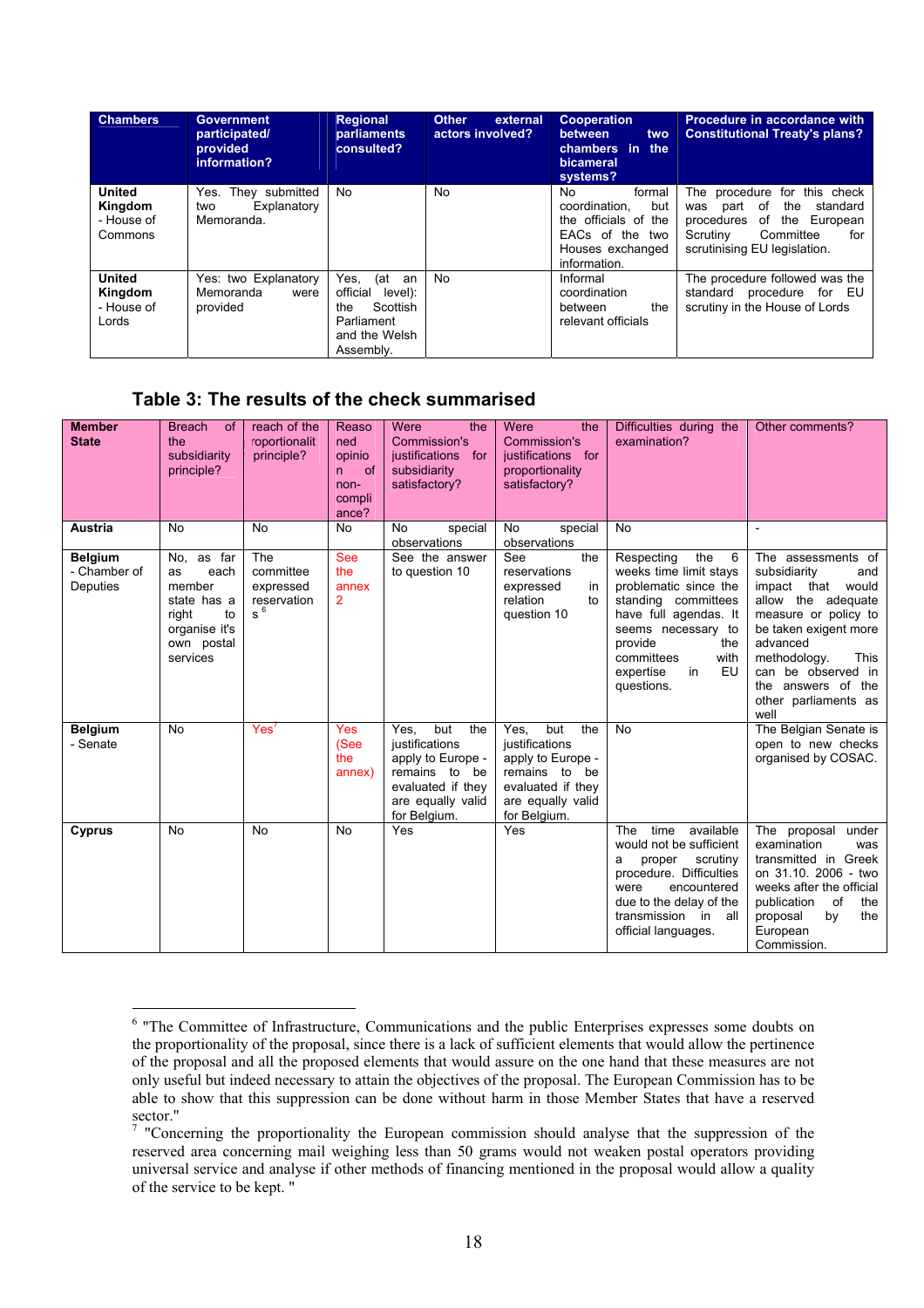| <b>Member</b><br><b>State</b>                        | <b>Breach</b><br><b>of</b><br>the<br>subsidiarity<br>principle?                                           | reach of the<br>roportionalit<br>principle?                                                    | Reaso<br>ned<br>opinio<br>of<br>n.<br>non-<br>compli<br>ance? | Were<br>the<br>Commission's<br>justifications for<br>subsidiarity<br>satisfactory? | Were<br>the<br>Commission's<br>justifications for<br>proportionality<br>satisfactory?                                               | Difficulties during the<br>examination?                                                                                                                                                                              | Other comments?                                                                                                                                                   |
|------------------------------------------------------|-----------------------------------------------------------------------------------------------------------|------------------------------------------------------------------------------------------------|---------------------------------------------------------------|------------------------------------------------------------------------------------|-------------------------------------------------------------------------------------------------------------------------------------|----------------------------------------------------------------------------------------------------------------------------------------------------------------------------------------------------------------------|-------------------------------------------------------------------------------------------------------------------------------------------------------------------|
| Czech<br><b>Republic</b><br>- Chamber of<br>Deputies | <b>No</b>                                                                                                 | <b>No</b>                                                                                      | <b>No</b>                                                     | Yes                                                                                | Yes                                                                                                                                 | <b>No</b>                                                                                                                                                                                                            | <b>No</b>                                                                                                                                                         |
| <b>Czech</b><br>Republic<br>- Senate                 | <b>No</b>                                                                                                 | <b>No</b>                                                                                      | <b>No</b>                                                     | Yes                                                                                | Yes                                                                                                                                 | Czech version<br><b>The</b><br>available<br>was<br>on<br>7.11.2006: therefore<br>the six-week period to<br>complete<br>scrutiny<br>would normally elapse<br>on 19.12.2006.                                           | Czech Senate<br>The<br>exceptionally speeded<br>up the procedure and<br>planned a very early<br>first round of scrutiny<br>in order to meet the<br>COSAC deadline |
| <b>Denmark</b>                                       | No <sup>8</sup>                                                                                           | <b>No</b>                                                                                      | <b>No</b>                                                     | Yes                                                                                | Yes                                                                                                                                 | <b>No</b>                                                                                                                                                                                                            | <b>No</b>                                                                                                                                                         |
| <b>Estonia</b>                                       | <b>No</b>                                                                                                 | <b>No</b>                                                                                      | <b>No</b>                                                     | Yes                                                                                | Yes                                                                                                                                 | <b>No</b>                                                                                                                                                                                                            | See the footnote for<br>comments on the use<br>of IPEX <sup>9</sup>                                                                                               |
| <b>Finland</b>                                       | <b>No</b>                                                                                                 | <b>No</b>                                                                                      | <b>No</b>                                                     | Yes                                                                                | Yes                                                                                                                                 | <b>No</b>                                                                                                                                                                                                            | No                                                                                                                                                                |
| <b>France</b><br>-Assemblée<br>nationale             | The opinion<br>of<br>the<br>committee<br>does<br>not<br>formulate<br>observation<br>s on<br>this<br>point | <b>There</b><br>are<br>reservation<br>this<br>s on<br>point <sup>10</sup>                      | Yes                                                           | No comments on<br>this point                                                       | Insufficient<br>justifications<br>by<br>the Commission<br>(See<br>the<br>previous<br>footnote)                                      | The short<br>deadline<br>underlines<br>the<br>necessity of all to post<br>their<br>findings<br>immediately on the<br>IPEX. However mere<br>symbols<br>are<br>not<br>enough to indicate the<br>substance of scrutiny. |                                                                                                                                                                   |
| <b>France</b><br>- Sénat                             | <b>No</b>                                                                                                 | the<br>$\ln$<br>adopted<br>position<br>there is a<br>doubt<br>on<br>this point <sup>11</sup> . | Yes                                                           | <b>No</b>                                                                          | The Commission<br>made<br>a<br>real<br>effort to justify,<br>but<br>it's<br>argumentation<br>was<br>not<br>completely<br>convincing | <b>No</b>                                                                                                                                                                                                            | <b>No</b>                                                                                                                                                         |

<sup>&</sup>lt;sup>8</sup> Opinion adopted by the European Affairs Committee of the Danish Parliament 11 January 2007 including the minority opinion is in the annex.<br><sup>9</sup> "The procedure used at the moment by COSAC works well, although the possibility to submit common

 $\overline{a}$ 

reservations it expresses as regards proportionality. In particular, it is asked to "Demonstrate that the suppression of the reserved area concerning mail weighing under 50 grams would not weaken postal operators providing universal service; Establish that the other methods of financing mentioned in the proposal would allow a quality and proximity service to be kept and justify that the examples of early liberalisation of the postal sector are convincing, whereas the geographic and demographic conditions specific to each country, as well as the various interpretations given to the definition of universal service, make the cost of this service vary considerably from one State to another.""

<sup>11</sup>" If the Commission can prove that the financing of the universal service can be assured by other means that the existence of reserved sector, then the proportionality principle can be considered respected."

positions should be more readily employed. In addition, there should be in place an information exchange system on a regular basis regarding the additional subsidiarity checks conducted by national parliaments that are not coordinated by COSAC. The exchange of information should preferably take place through the IPEX website. Some information exchange took place between the civil servants of the respective chambers by email describing the procedures used by the chambers. In order to facilitate access to the information, national parliaments should strive to provide on the IPEX website translations to English of the opinions where they have found a breach on the subsidiarity principle. The COSAC secretariat should compile annual summaries on the subsidiarity checks conducted by national parliaments. During the subsidiarity and proportionality checks in the Riigikogu the standing committees have been involved in the process only by giving their opinion to the European Union Affairs Committee. In order to make the subsidiarity and proportionality checks even more efficient, the standing committees could be encouraged to exchange information with their colleagues from respective committees in other parliaments." 10 "The French Assemblée Nationale calls on the European Commission to provide answers to the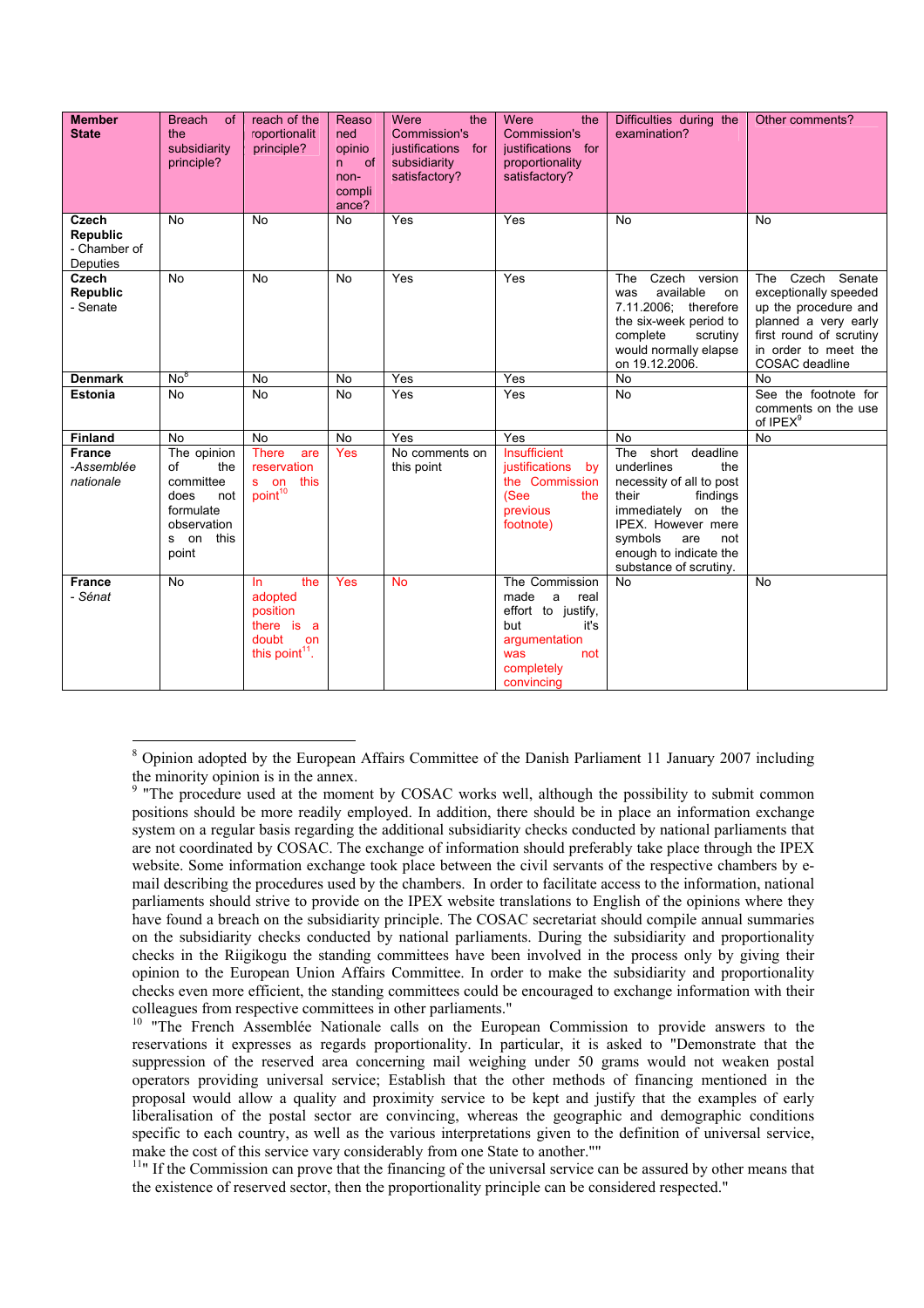| <b>Member</b>          | <b>Breach</b><br>of                                                    | reach of the                                  | Reaso                                                          | Were<br>the                                                                                                                             | Were<br>the                                                                                                                                                                                                                                                           | Difficulties during the                                                                                                                                   | Other comments?                                                                                                                                                                                                                                                                                                                  |
|------------------------|------------------------------------------------------------------------|-----------------------------------------------|----------------------------------------------------------------|-----------------------------------------------------------------------------------------------------------------------------------------|-----------------------------------------------------------------------------------------------------------------------------------------------------------------------------------------------------------------------------------------------------------------------|-----------------------------------------------------------------------------------------------------------------------------------------------------------|----------------------------------------------------------------------------------------------------------------------------------------------------------------------------------------------------------------------------------------------------------------------------------------------------------------------------------|
| <b>State</b>           | the<br>subsidiarity<br>principle?                                      | roportionalit<br>principle?                   | ned<br>opinio<br><sub>of</sub><br>n<br>non-<br>compli<br>ance? | Commission's<br>justifications for<br>subsidiarity<br>satisfactory?                                                                     | Commission's<br>justifications for<br>proportionality<br>satisfactory?                                                                                                                                                                                                | examination?                                                                                                                                              |                                                                                                                                                                                                                                                                                                                                  |
| Germany<br>- Bundestag | <b>No</b>                                                              | <b>No</b>                                     | <b>No</b>                                                      | No<br>special<br>observations                                                                                                           | No<br>special<br>observations                                                                                                                                                                                                                                         | The six weeks time<br>frame could not be<br>respected<br>the<br>on<br>basis of the current<br>procedure<br>the<br>in<br><b>Bundestag</b>                  | <b>No</b>                                                                                                                                                                                                                                                                                                                        |
| Germany<br>- Bundesrat | No. except<br>for Art. 22 I.<br>of the<br>Ш<br>proposal. <sup>12</sup> | <b>No</b>                                     | $\overline{a}$                                                 | The<br>Yes.<br>objectives<br>cannot<br>be<br>accomplished by<br>the<br>Member<br>States alone                                           | Yes                                                                                                                                                                                                                                                                   | <b>No</b>                                                                                                                                                 | $\overline{a}$                                                                                                                                                                                                                                                                                                                   |
| Greece                 | <b>No</b>                                                              | There is a<br>doubt<br>on<br>this point. $13$ | No <sup>14</sup>                                               | Yes                                                                                                                                     |                                                                                                                                                                                                                                                                       |                                                                                                                                                           |                                                                                                                                                                                                                                                                                                                                  |
| Hungary                | No <sup>15</sup>                                                       | No <sup>16</sup>                              | <b>No</b>                                                      | The relevant part<br>the<br>$\alpha$ f<br>Explanatory<br>Memorandum<br>(2.1.1.)<br>was<br>found<br>to<br>be<br>inadequate <sup>17</sup> | The relevant part<br>0f<br>the<br>Explanatory<br>Memorandum<br>$(2.1.2.)$ is<br>not<br>extensive.<br>but<br>the<br>includes<br>most important<br>questions.<br>$\mathsf{A}$<br>short discussion<br>the<br>legal<br>on<br>instrument would<br>have<br>been<br>welcome. | Hungarian<br>language<br>version<br>of<br>the<br>proposal would have<br>been useful, had it<br>been available at the<br>time of the Committee<br>meeting. | of<br>light<br>the<br>In<br>of<br>the<br>importance<br>EAC<br>draft,<br>the<br>decided to launch a<br>scrutiny procedure in<br>relation to the draft.<br>The questions<br>are<br>political, rather than<br>legal in nature and the<br>scrutiny process is<br>consequently a more<br>suitable framework for<br>debate and action. |

<sup>&</sup>lt;sup>12</sup> "The Bundesrat doubts the existence of a legal base as well as necessity with regard to the obligation of Member States to ensure consultation and cooperation between regulatory authorities for the postal sector and national authorities entrusted with the implementation of competition law and consumer law, as stipulated in Art. 22 I of the proposal. Same applies to Art. 22 III of the proposal according to which in the case of an appeal against the decision of the national regulatory authority the decision shall stand until the appeal body has taken its decision."

<sup>15</sup>" The Committee considered the existence of the following elements in relation to the proposal:

- a meaningful connection between the proposed actions and Community objectives;

- the Community/cross-border scope of the problem;

 $\overline{a}$ 

- the "added value" of legislation on a European level/the inadequacy of purely national legislation.

The Committee has found all of these elements to be present. In addition, the Committee took into account the fact that the proposal serves as an amendment of existing EU legislation"<br><sup>16</sup>" Since the proposal mainly concentrates on principles and provides the member states with a wide range of

 $13\text{m}$ The rapporteurs voiced doubts concerning the compliance of the proposal with the principle of proportionality. Specifically, the majority of the MPs from all parties argued that the maintenance of the universal service and its quality –which is one of the objectives of the proposal- are not ensured, by the proposed financing means that would replace the actual reserved area for mail under 50 grams. "

<sup>&</sup>lt;sup>14</sup> "A reasoned opinion has not been drafted for the purpose of this check, as the time frame of six weeks was over by the time of the debate. The members of the two Committees plan, however, to endorse an opinion addressed to the Government, as they consider the issue very significant"

policy options, the legal means to be applied on the community level cannot be considered as intrusive. The individual elements of the proposal (such as the abolition of the reserved area) have not been found to be disproportionate in a legal sense either. As to their practicability, the Committee will form its opinion in the course of a scrutiny procedure." 17"In effect, the justification practically consisted of a statement that the proposal is not in breach of the

subsidiarity principle. A substantive statement of reasons is required in this respect, containing at least a short discussion of the elements listed above, under pt. 10. It has to be added, that the background policy papers attached to the draft (COM (2006) 595 and 596) have been helpful in an examination of the draft from the point of view of subsidiarity."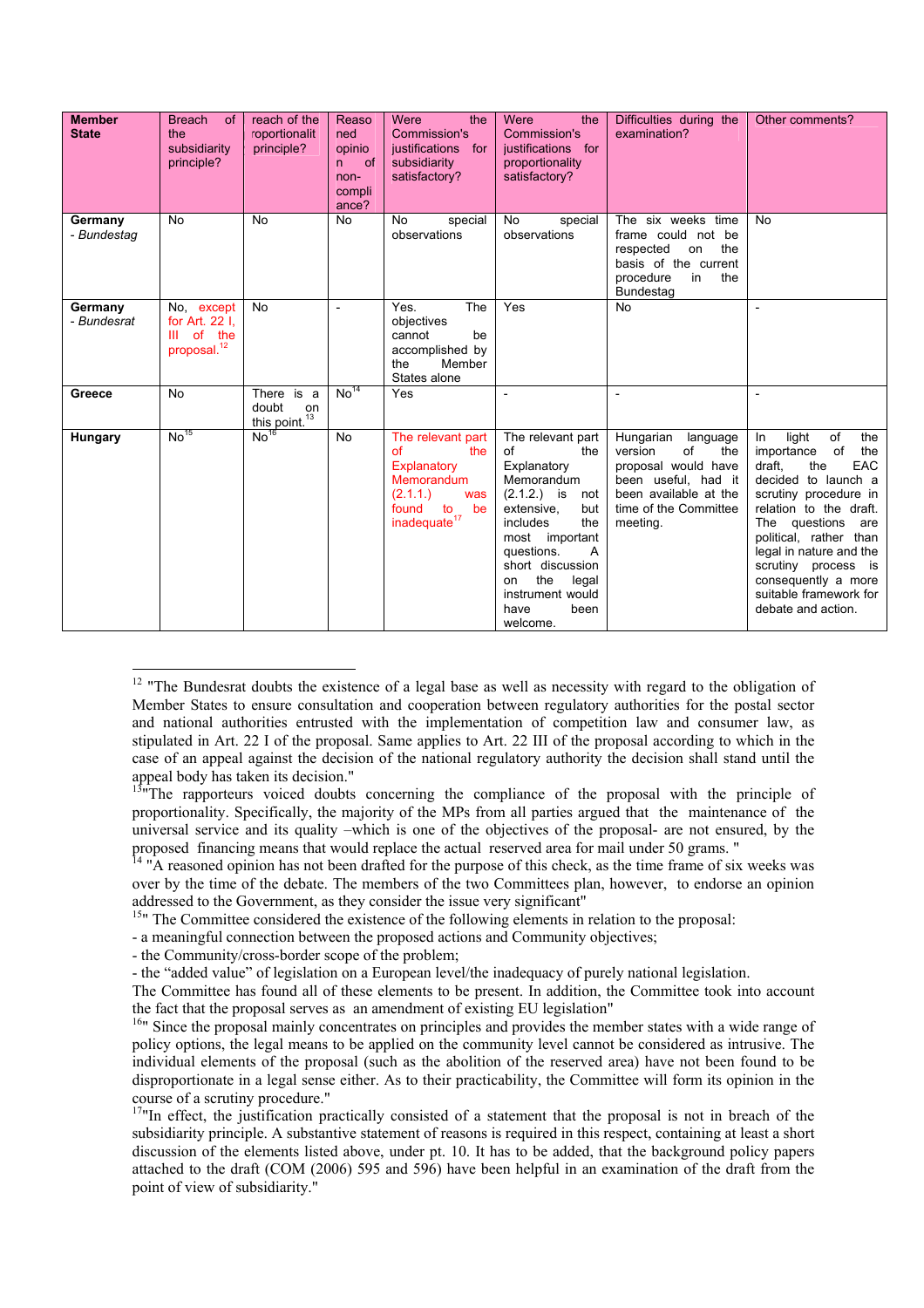| <b>Member</b><br><b>State</b> | <b>Breach</b><br>of<br>the<br>subsidiarity<br>principle? | reach of the<br>roportionalit<br>principle?                                         | Reaso<br>ned<br>opinio<br>of<br>n.<br>non-<br>compli<br>ance? | Were<br>the<br>Commission's<br>justifications for<br>subsidiarity<br>satisfactory?                                                                                                                                                                          | Were<br>the<br>Commission's<br>justifications for<br>proportionality<br>satisfactory?                                                                   | Difficulties during the<br>examination?                                                                                                                      | Other comments?                                                                                                                                                                        |
|-------------------------------|----------------------------------------------------------|-------------------------------------------------------------------------------------|---------------------------------------------------------------|-------------------------------------------------------------------------------------------------------------------------------------------------------------------------------------------------------------------------------------------------------------|---------------------------------------------------------------------------------------------------------------------------------------------------------|--------------------------------------------------------------------------------------------------------------------------------------------------------------|----------------------------------------------------------------------------------------------------------------------------------------------------------------------------------------|
| Ireland                       | No. See the<br>Annex for<br>rationale                    | <b>No</b><br>definitive<br>decision<br>was<br>possible 18                           | <b>No</b>                                                     | (See<br>the<br>Yes<br>Annex<br>for<br>rationale)                                                                                                                                                                                                            | definitive<br>$\mathsf{A}$<br>conclusion would<br>the<br>require<br>of<br>conclusions<br>the Department's<br>consultation with<br>interested<br>parties | <b>No</b>                                                                                                                                                    | $\overline{a}$                                                                                                                                                                         |
| Latvia                        | <b>No</b>                                                | general<br>In.<br>but<br>no,<br>11a<br>article<br>raised<br>$questions19$           | N/A                                                           | Yes                                                                                                                                                                                                                                                         | Yes                                                                                                                                                     | The EAC was busy<br>with elections & could<br>consult<br>other<br>not<br>committees<br>and<br>administrative<br>neither<br>services<br>respect the deadline. | No                                                                                                                                                                                     |
| Lithuania                     | <b>No</b>                                                | <b>No</b>                                                                           | <b>No</b>                                                     | Not fully. "The<br>explanatory note<br>does not clearly<br>state<br>how the<br>liberalisation of<br>the<br>postal<br>services, i.e. the<br>abolition of the<br>reserved<br>area,<br>will add up to the<br>smooth<br>functioning of the<br>internal market." | Yes                                                                                                                                                     |                                                                                                                                                              | launch of the<br>The<br><b>IPEX</b><br>website<br>is<br>helpful tool providing<br>a platform for the<br>electronic exchange<br>information<br>Ωf<br>between EU National<br>Parliaments |
| Luxembourg                    | $Yes20$ .                                                | <b>There</b><br>are<br>reservation<br>this<br><b>on</b><br>s<br>point <sup>21</sup> | <b>Yes</b>                                                    | The commission<br>doesn't<br>really<br>make an effort to<br><b>justify</b><br>its                                                                                                                                                                           | See the previous<br>answer: No real<br>effort to justify<br>the proposal.                                                                               | $\blacksquare$                                                                                                                                               | $\overline{\phantom{a}}$                                                                                                                                                               |

 $18$ "While it would appear at this stage that the proposal is proportionate, it was, in addition, agreed that further detailed consideration at the national level will be required before it would be possible to fully determine whether the proposal is proportionate."

 $\overline{a}$ 

<sup>19</sup>"Article 11a determine, that "Whenever necessary to protect the interest of users and/or to promote effective competition, and in the light of national conditions, Member States shall ensure that transparent and non-discriminatory access conditions are available to the following elements of postal infrastructure or services: postcode system, address database, post office boxes, collection and delivery boxes, information on change of address, re-direction service, return to sender service". Members of the Saeima European Affairs Committee noted that issue of access to address databases should be viewed in the context of personal data protection and confidentiality of information. Moreover, the project does not clearly define the term "address databases", as well as the principles of database creation and operation. Therefore, the conditions of access to mail services should be defined precisely during the discussion of the directive"

<sup>20</sup> "The maintenance of the universal service can be done more effectively on the national level. The committee notes that referring to this the Study conducted by the PriceWaterHouseCoopers, "The Impact on the Universal Service of the Full Market Accomplishment of the Postal Market in 2009", which has been the basis of the Commission proposal, underlines the specificity of the Luxembourgish postal market and predicts great difficulties following complete liberalisation of the market. The committee notes with regret that the Commission haven't considered these remarks. Finally the committee expresses doubts concerning the financing of the universal service and its safeguards and requests why the reserved services of the current framework should be cancelled, even in the case of complete liberalisation. "

<sup>21</sup> "At the first glance the directive seems to be in accordance with the proportionality principle: it doesn't limit the choice of Member States measures, since it leaves a wide choice of how to finance the universal service. However the competent committee, reminding that the proportionality principle supposes that the proposed measures are adapted to the intended objectives, estimates that the freedom left to Members States is not sufficient. By suppressing the possibility to finance the universal service by reserved sector the proposed directive exceeds the necessary means to attain the objective. The problem lies within the credibility, efficiency and transparency of the different types of financing of the universal service that are authorised by the text. The concrete fear of the parliament is that the procedures which are necessary in order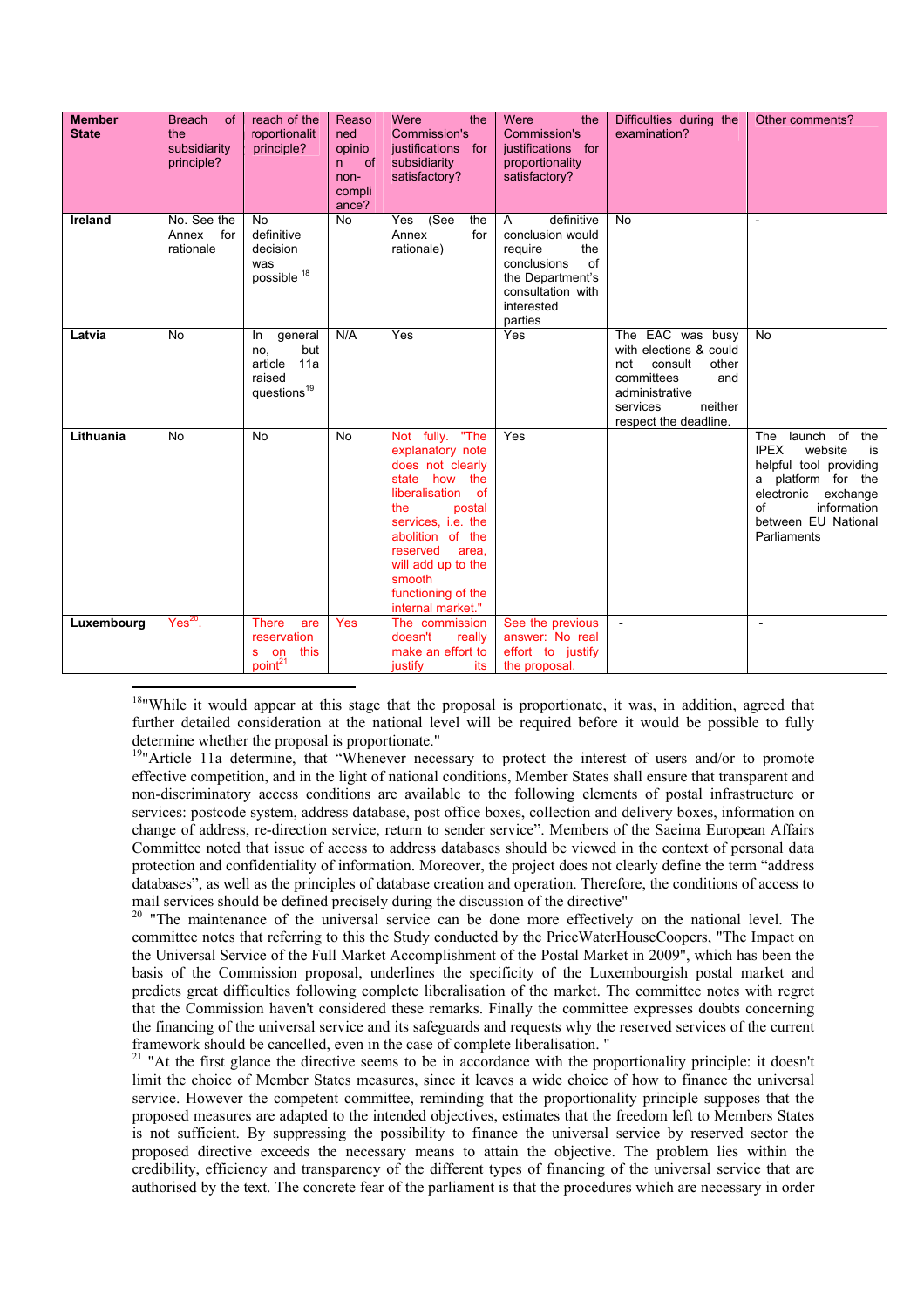|                               |                                                                 |                                             |                                                              | proposal in any<br>parts.<br>only<br>points<br>qeneral<br>are stated.              |                                                                                              |                                                                                                                                                                                                                                                                                                                                                      |                                                                                                                                                                                                                                   |
|-------------------------------|-----------------------------------------------------------------|---------------------------------------------|--------------------------------------------------------------|------------------------------------------------------------------------------------|----------------------------------------------------------------------------------------------|------------------------------------------------------------------------------------------------------------------------------------------------------------------------------------------------------------------------------------------------------------------------------------------------------------------------------------------------------|-----------------------------------------------------------------------------------------------------------------------------------------------------------------------------------------------------------------------------------|
| <b>Member</b><br><b>State</b> | <b>Breach</b><br><b>of</b><br>the<br>subsidiarity<br>principle? | reach of the<br>roportionalit<br>principle? | Reaso<br>ned<br>opinio<br>of<br>n<br>non-<br>compli<br>ance? | Were<br>the<br>Commission's<br>justifications for<br>subsidiarity<br>satisfactory? | Were<br>the<br><b>Commission's</b><br>justifications for<br>proportionality<br>satisfactory? | Difficulties during the<br>examination?                                                                                                                                                                                                                                                                                                              | Other comments?                                                                                                                                                                                                                   |
| <b>Netherlands</b>            | <b>No</b>                                                       | <b>No</b>                                   | Yes -<br>in the<br>Annex                                     | Yes                                                                                | Yes <sup>22</sup>                                                                            | The proposal<br>was<br>published during the<br>elections recess of<br>of<br>the<br>House<br>Representatives.<br>Hence there was not<br>a separate advice of<br>the<br>standing<br>committee<br><sub>on</sub><br>Economic Affairs who<br>however<br>were<br>consulted<br>and<br>the<br>final advice was put<br>vote<br>in<br>both<br>the<br>chambers. | During the scrutiny<br>the IPEX-website was<br>checked<br>several<br>few<br>times.<br>Only<br>Parliaments provided<br>information<br>on the<br>progress. Information<br>exchange via IPEX-<br>website is of utmost<br>importance. |
| Poland<br>- Sejm              | No                                                              | No position                                 | N/A                                                          | Yes                                                                                | Yes                                                                                          | <b>No</b>                                                                                                                                                                                                                                                                                                                                            | No                                                                                                                                                                                                                                |
| Poland<br>- Senate            | <b>No</b>                                                       | <b>No</b>                                   | <b>No</b>                                                    | Yes                                                                                | $\overline{Yes}$                                                                             | The fixed date for the<br>full opening up of the<br>services'<br>postal<br>market 1.1.2009 may<br>be difficult to meet in<br>Poland.                                                                                                                                                                                                                 |                                                                                                                                                                                                                                   |

 to implement this new type of financing will create more bureaucracy than the existing reserved sector. According to the opinion expressed by the competent committee a formula that would be more suitable, credible and cost-effective that the current reserved sector doesn't exist and the proposed alternatives are not sufficient. It serves no purpose to allow the Member States to maintain the universal service if at the same time they are forbidden to maintain the reserved sector, which is the most reliable way to finance the service. Only by allowing an effective way to guarantee the financing of the universal service the directive proposal respects the proportionality principle."

 $^{22}$  "As regards the principle of proportionality, both Chambers note that by taking the proposed measures the European Commission is seeking to strike a balance in order to achieve both aims of the proposed Directive simultaneously, namely completion of the internal market in postal services and guaranteeing a universal postal service. In the negotiations on the measures in the proposed Directive, the balance between the two objectives and the resulting measures should be maintained. To this end the two Chambers will closely monitor the negotiations on this proposed Directive at European level and, if desired, consult with the Dutch Government on the chosen approach and the course of the negotiating process. They also intend to involve the present proposal for a Directive closely in the parliamentary consideration of the bill for the full liberalisation of the postal market and the guarantee of the universal postal service (Postal Act 20.., Parliamentary Papers 30536). "